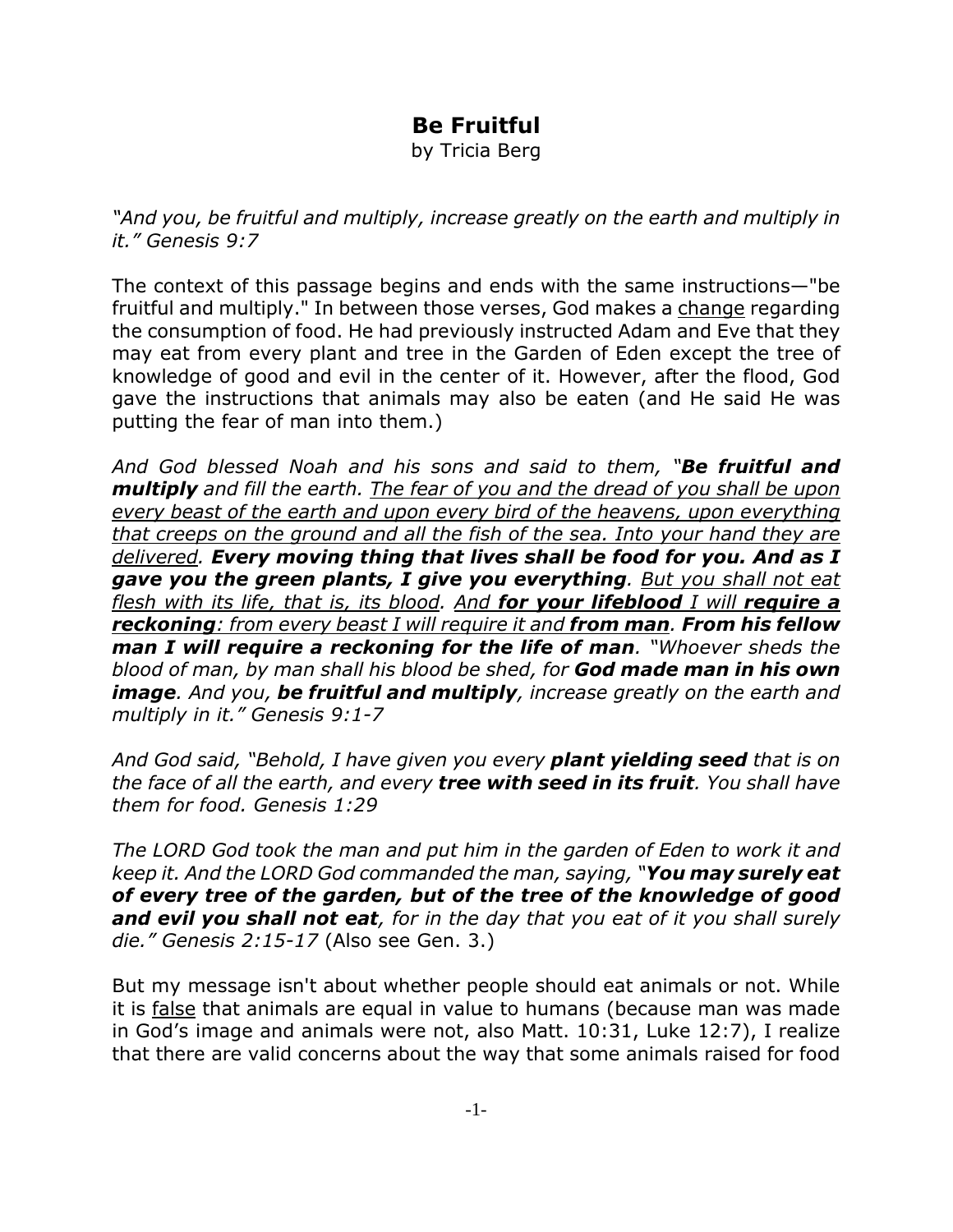are treated. Romans 14 tells us that it is between each person and God whether to eat something or not eat it, and no one should force their views on anyone else. All foods are "clean" for believers in this age, but we should not cast stumbling blocks before anyone for the sake of food. (Mark 17:18-19, Acts 15:19-20, Rom. 14:13-23, 1Tim. 4:1-5)

**"Be fruitful"**—God's instructions to Adam and Eve, the first married couple. The purpose of marriage is mutual support and procreation. (Mal. 2:13-16, Matt. 19:3-9, Eph. 5:25-31) Some couples are not able to be physically fruitful despite their best intentions. However, there are many people who have come to hold the attitude that the fruit of the womb is disposable rather than a gift from God.

*Then the LORD God said, "It is not good that the man should be alone; I will make him a helper fit for him." Now out of the ground the LORD God had formed every beast of the field and every bird of the heavens and brought them to the man to see what he would call them. And whatever the man called every living creature, that was its name. The man gave names to all livestock and to the birds of the heavens and to every beast of the field. But for Adam there was not found a helper fit for him. So the LORD God caused a deep sleep to fall upon the man, and while he slept took one of his ribs and closed up its place with flesh. And the rib that the LORD God had taken from the man he made into a woman and brought her to the man. Then the man said, "This at last is bone of my bones and flesh of my flesh; she shall be called Woman, because she was taken out of Man." Therefore a man shall leave his father and his mother and hold fast to his wife, and they shall become one flesh. And the man and his wife were both naked and were not ashamed. Genesis 2:18-25* (Also see Eph. 5:29-32, 1Cor. 6:15-20)

*Behold, children are a heritage from the LORD, the fruit of the womb a reward. Like arrows in the hand of a warrior are the children of one's youth. Blessed is the man who fills his quiver with them! He shall not be put to shame when he speaks with his enemies in the gate. Psalm 127:3-5*

There is a television ad playing OFTEN here in Wisconsin featuring a woman running for governor. She says that "just when you think things can't get any worse, they do," and "I can't believe I'm fighting the same fight my grandmother fought." This politician (whose entire qualifications appear to consist of her pro-death stance) says she is shocked that "abortion is a crime in Wisconsin," without clarifying that she's talking about killing babies after the stage at which they can feel pain (20 weeks and up; half-way through gestation). That is the "things got worse" part (which she didn't elaborate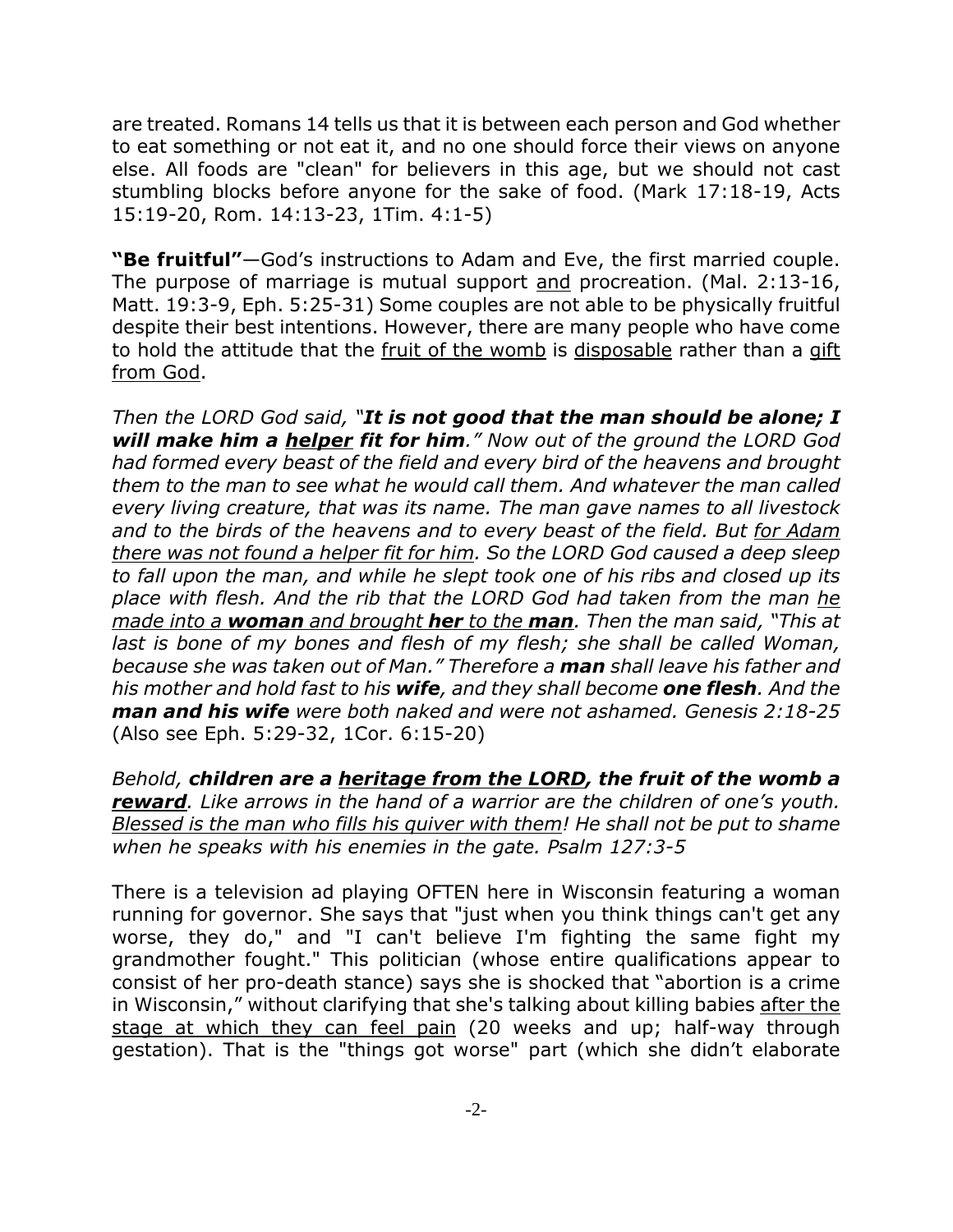upon)—she is dismayed that some empathy and compassion is being shown to tiny human beings who have no voice and no way to defend themselves.

She goes on to say that she thinks of her own children (at which point in the ad she is shown happily interacting with her two young daughters—maybe so we can see that she doesn't mean she wishes she had aborted them) and is fighting for them. This brings to mind when Obama said that he wouldn't want HIS two daughters "punished" (by having the "burden" of enduring a pregnancy, birth and motherhood) if they made a "mistake." While pre-marital sex and promiscuity IS a mistake, two wrongs do not make a right. These ignorant views about life do not come from God, the designer and giver of it. (Jam. 1:5, 13-18, Psa. 111:10, Job 34:14-15)

*There are six things that the LORD hates, seven that are an abomination to him: haughty eyes, a lying tongue, and hands that shed innocent blood, a heart that devises wicked plans, feet that make haste to run to evil, a false witness who breathes out lies, and one who sows discord among brothers. Proverbs 6:16-19*

*At that time the disciples came to Jesus, saying, "Who is the greatest in the kingdom of heaven?" And calling to him a child, he put him in the midst of them and said, "Truly, I say to you, unless you turn and become like children, you will never enter the kingdom of heaven. Whoever humbles himself like this child is the greatest in the kingdom of heaven. Whoever receives one such child in my name receives me, but whoever causes one of these little ones who believe in me to sin, it would be better for him to have a great millstone fastened around his neck and to be drowned in the depth of the sea. Woe to the world for temptations to sin! For it is necessary that temptations come, but woe to the one by whom the temptation comes! And if your hand or your foot causes you to sin, cut it off and throw it away. It is better for you to enter life crippled or lame than with two hands or two feet to be thrown into the eternal fire. And if your eye causes you to sin, tear it out and throw it away. It is better for you to enter life with one eye than with two eyes to be thrown into the hell of fire. See that you do not despise one of these little ones. For I tell you that in heaven their angels always see the face of my Father who is in heaven." Matthew 18:1-10*

*Woe to those who call evil good and good evil, who put darkness for light and light for darkness, who put bitter for sweet and sweet for bitter! Woe to those who are wise in their own eyes, and shrewd in their own sight! Isaiah 5:20-21*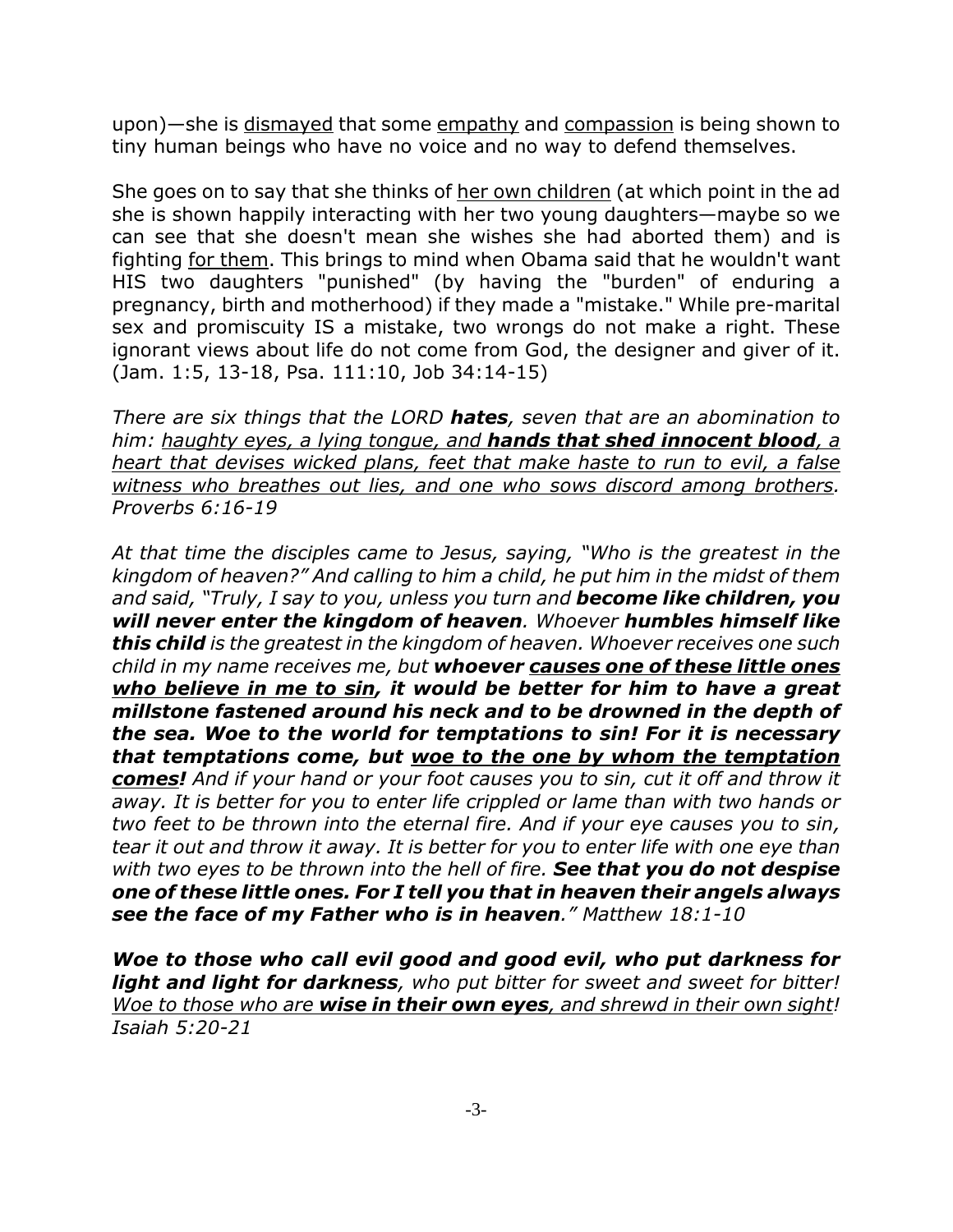The problem with abortion is that God never gave us dominion over the life and death of human beings. There is a difference between capital punishment and murder—what inexcusable crime have unborn babies committed? There is also a difference between God's judgment against the ungodly (many of whom did things like sacrifice their children to idols) and murder. (2Kings 17:29-31, Ezek. 16:20-21, Ezek. 20:30-33, Ezek. 23:37) We can receive forgiveness through Christ for any sin, even murder. However, we don't continue intentionally committing sins thinking that God "doesn't see" (Heb. 4:13, Acts 5:1-11) or "doesn't mind" if HIS children (believers, John 1:12-13, 1John 3:1-10), who have been washed clean in the precious blood of His ONLY begotten SON, Jesus, disrespect Him and have no appreciation for the precious gift of eternal life they have received. (Heb. 10:26-39, 1Pet. 1:14-25) Does anyone actually think that God cares whether we are KIND to one another, even our enemies, but not if we KILL innocent and defenseless people? (Eph. 4:32, Gal. 5:22-23, 1Pet. 1:8-11, 1John 3:16-18, Rom. 12:9-21) How is that loving and kind? Jesus said that even to hate is to murder. (Matt. 5:21-24)

*"But I say to you who hear, Love your enemies, do good to those who hate you, bless those who curse you, pray for those who abuse you. To one who strikes you on the cheek, offer the other also, and from one who takes away your cloak do not withhold your tunic either. Give to everyone who begs from you, and from one who takes away your goods do not demand them back. And as you wish that others would do to you, do so to them. If you love those who love you, what benefit is that to you? For even sinners love those who love them. And if you do good to those who do good to you, what benefit is that to you? For even sinners do the same. And if you lend to those from whom you expect to receive, what credit is that to you? Even sinners lend to sinners, to get back the same amount. But love your enemies, and do good, and lend, expecting nothing in return, and your reward will be great, and you will be sons of the Most High, for he is kind to the ungrateful and the evil. Be merciful, even as your Father is merciful." Luke 6:27-36*

*Put on then, as God's chosen ones, holy and beloved, compassionate hearts, kindness, humility, meekness, and patience, bearing with one another and, if one has a complaint against another, forgiving each other; as the Lord has forgiven you, so you also must forgive. And above all these put on love, which binds everything together in perfect harmony. And let the peace of Christ rule in your hearts, to which indeed you were called in one body. And be thankful. Let the word of Christ dwell in you richly, teaching and admonishing one another in all wisdom, singing psalms and hymns and spiritual songs, with thankfulness in your hearts to God. And whatever you do, in word or deed, do*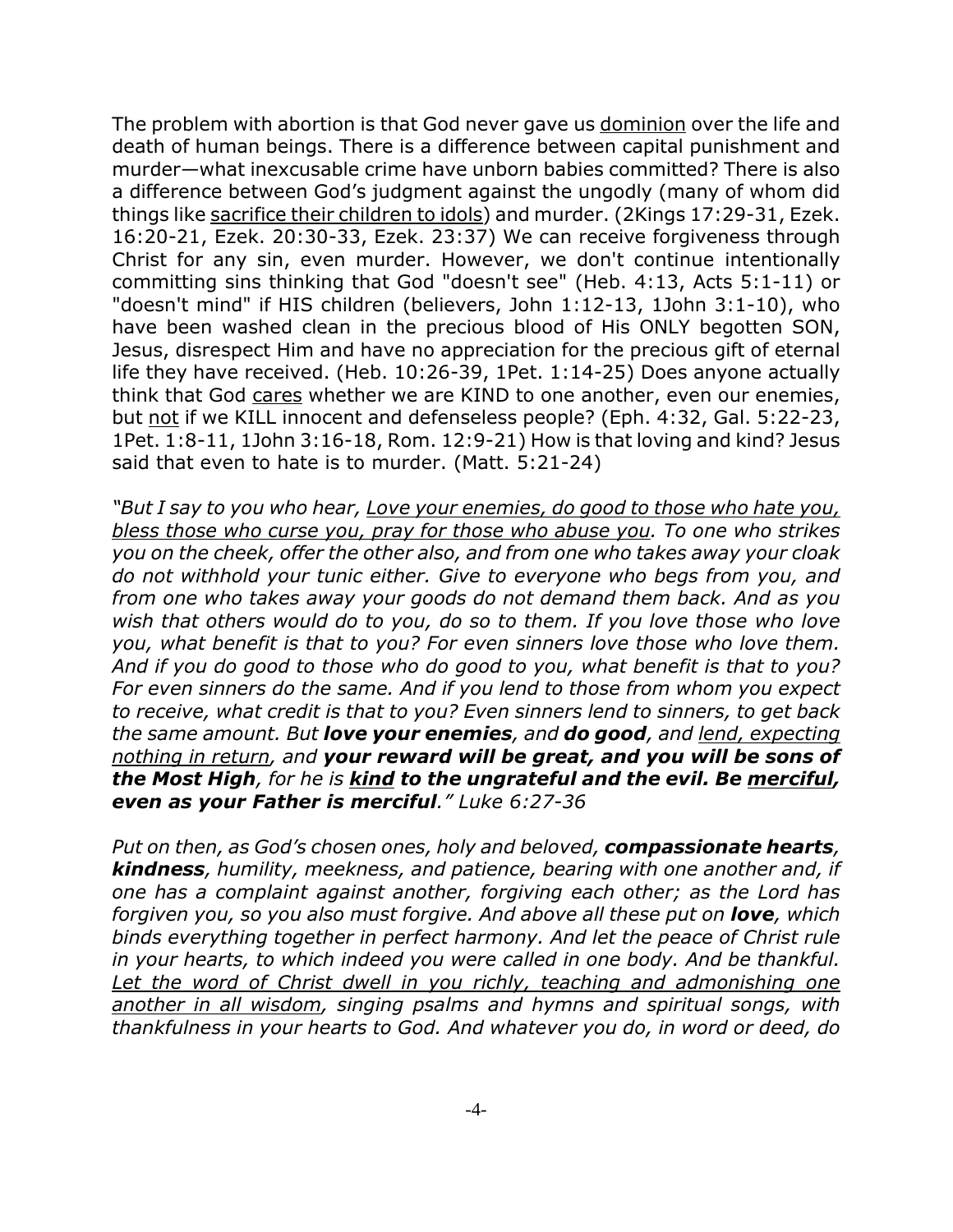*everything in the name of the Lord Jesus, giving thanks to God the Father through him. Colossians 3:12-17*

The fruit of the earth and how it multiplies is similar to the fruit of the womb, each one reproducing according to its kind. (Gen. 1:11-12, 21-22, 1Cor. 15:38- 39) During His ministry, Jesus clarified something that had not been previously understood by the Jews. The "unclean" foods did not literally defile the body. Later, Peter would receive the rest of that lesson in a vision from God—the separation of clean and unclean (as well as kinds of crops, textiles, etc.) represented the Jews being set apart from Gentiles as God's chosen people. (Acts 10)

*"For you* [Israel] *are a people holy to the LORD your God, and the LORD has chosen you to be a people for His treasured possession, out of all the peoples who are on the face of the earth." Deuteronomy 14:2* (Also see Mal. 3:13-4:3.)

The various prohibitions were physical examples to teach spiritual lessons. (Lev. 11, Deut. 14) What is eaten goes inside of a person—God's people are not to take inside of themselves the idolatrous thoughts and attitudes of those around them, which result in wicked deeds coming out from the evil inside of them. This is similar to how the eye is called "the lamp of the body." (Matt. 6:22-23) What we see can defile us inside, so we need to be careful not even to look at (let alone participate in) the increasingly wicked things that unbelievers find acceptable. (Rom. 1:21, Eph. 4:17-24, 1John 2:15-17, Phil. 4:4-9, Col. 3, Matt. 6:24 - notice that verse immediately follows the eye/lamp one.)

*"You shall keep my statutes. You shall not let your cattle breed with a different kind. You shall not sow your field with two kinds of seed, nor shall you wear a garment of cloth made of two kinds of material." Leviticus 19:19*

*"You shall not sow your vineyard with two kinds of seed, lest the whole yield be forfeited, the crop that you have sown and the yield of the vineyard. You shall not plow with an ox and a donkey together. You shall not wear cloth of wool and linen mixed together." Deuteronomy 22:9-11*

The two kinds of livestock not being yoked together (like for plowing) or bred together taught that God's people should not be yoked with unbelievers (i.e. believers should not marry unbelievers). (2Cor. 6:14-7:1) I used to consider the restriction from planting two kinds of crops in one field as a separation from the world, but unbelievers are not "another crop"—they're WEEDS. (Matt. 13:7, 22, 24-30, 36-43) I believe that the purpose of keeping the crops separate is to teach that not all crops (representing groups of people) are harvested at the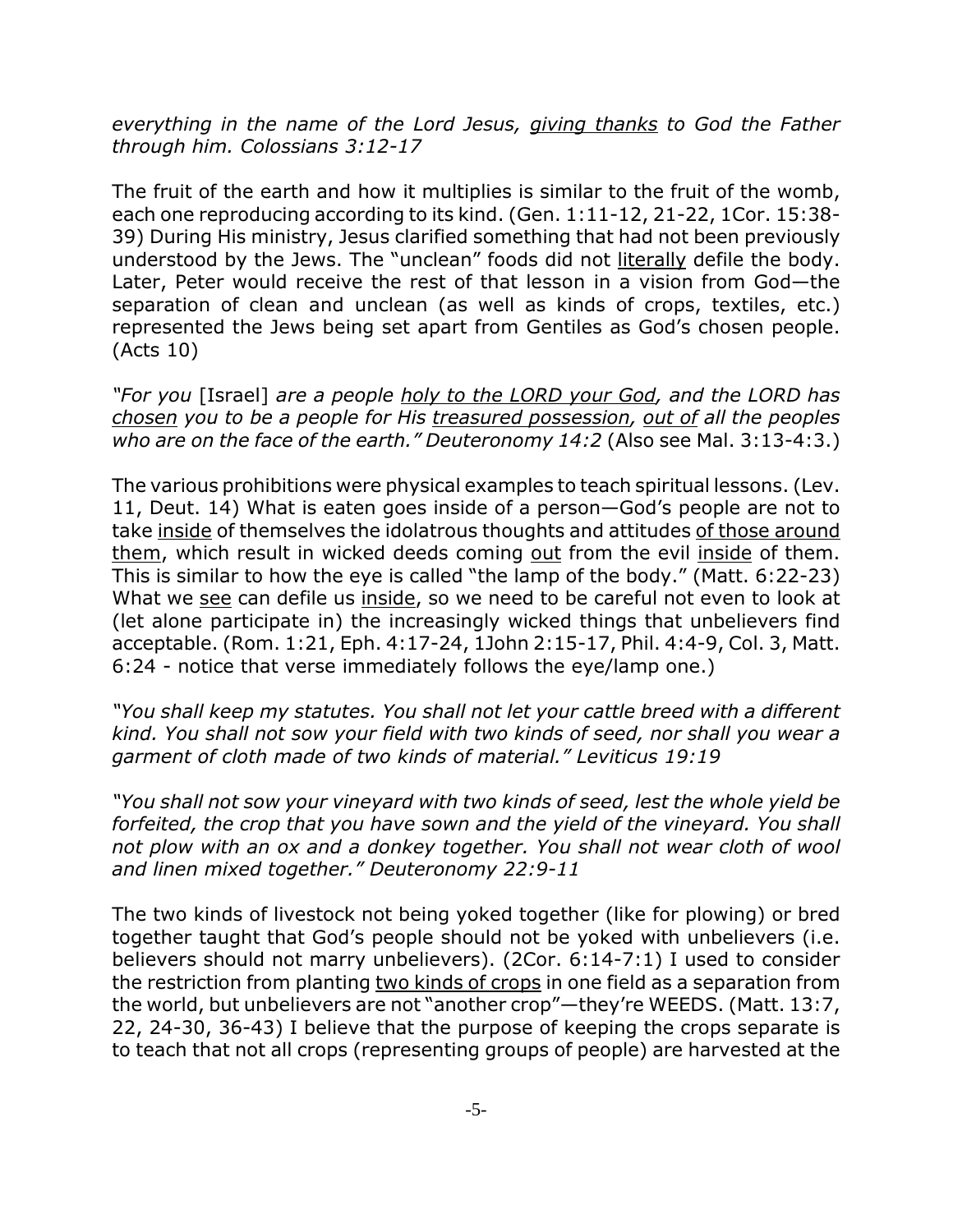same time, but each in its own order as it matures (e.g. the barley is harvested first, then the wheat, then the grapes.) Each crop has its own offering of firstfruits. (Deut. 18:4, 2Chron. 31:5, Neh. 10:35-38) In fact, Jesus Himself is the Firstfruits of the barley crop (Lev. 23:9-14, 1Cor. 15:23), and the Body of Christ is a kind of firstfruits and has the firstfruits of the Spirit. (Jam. 1:18, Rom. 8:23, Col. 1:28, Phil. 3:15, Heb. 5:14) Jesus is the "Bread of Life" (John 6:35 - whereas bread was generally made out of wheat or barley flour), and wine is made from grapes (associated with blood, wrath and suffering. 1Cor. 11:25, Isa. 53:10, Rev. 14:17-20, Gen. 49:11, Isa. 63:2-6).

Making garments of only one kind of textile showed (like the yoked animals) that God's children must not blend in with the world, but remain separate and (fully) clothed with purity (which is a physical representation of the spiritual state of the heart). (1Cor. 15:33-34, Rom. 13:14, Gal. 3:27, Eph. 5:25-27, Rev. 3:4, Rev. 19:7-8, Rev. 22:14, Isa. 61:10, Psa. 51:10, Heb. 10:22) Jesus explained that the heart is the source of good and evil (resulting in wicked deeds that defile the body if what comes out of the heart is evil):

*And he called the people to him and said to them, "Hear and understand: it is not what goes into the mouth that defiles a person, but what comes out of the mouth; this defiles a person." Then the disciples came and said to him, "Do you know that the Pharisees were offended when they heard this saying?" He answered, "Every plant that my heavenly Father has not planted will be rooted up. Let them alone; they are blind guides. And if the blind lead the blind, both will fall into a pit." But Peter said to him, "Explain the parable to us." And he said, "Are you also still without understanding? Do you not see that whatever goes into the mouth passes into the stomach and is expelled? But what comes out of the mouth proceeds from the heart, and this defiles a person. For out of the heart come evil thoughts, murder, adultery, sexual immorality, theft, false witness, slander. These are what defile a person. But to eat with unwashed hands does not defile anyone." Matthew 15:10-20*

These next passages help us to understand that we CAN see from someone's behavior what the condition of their heart is, that is, whether or not they are indwelt and led by the Spirit of God. (Rom. 8:13-19, Gal. 5:16-25, 1John 3:21- 24) There are EFFECTS produced by the Spirit—just like with a tree bearing good or bad fruit, just like the wind blowing.

*"For no good tree bears bad fruit, nor again does a bad tree bear good fruit, for each tree is known by its own fruit. For figs are not gathered from thornbushes, nor are grapes picked from a bramble bush. The good person out of the good*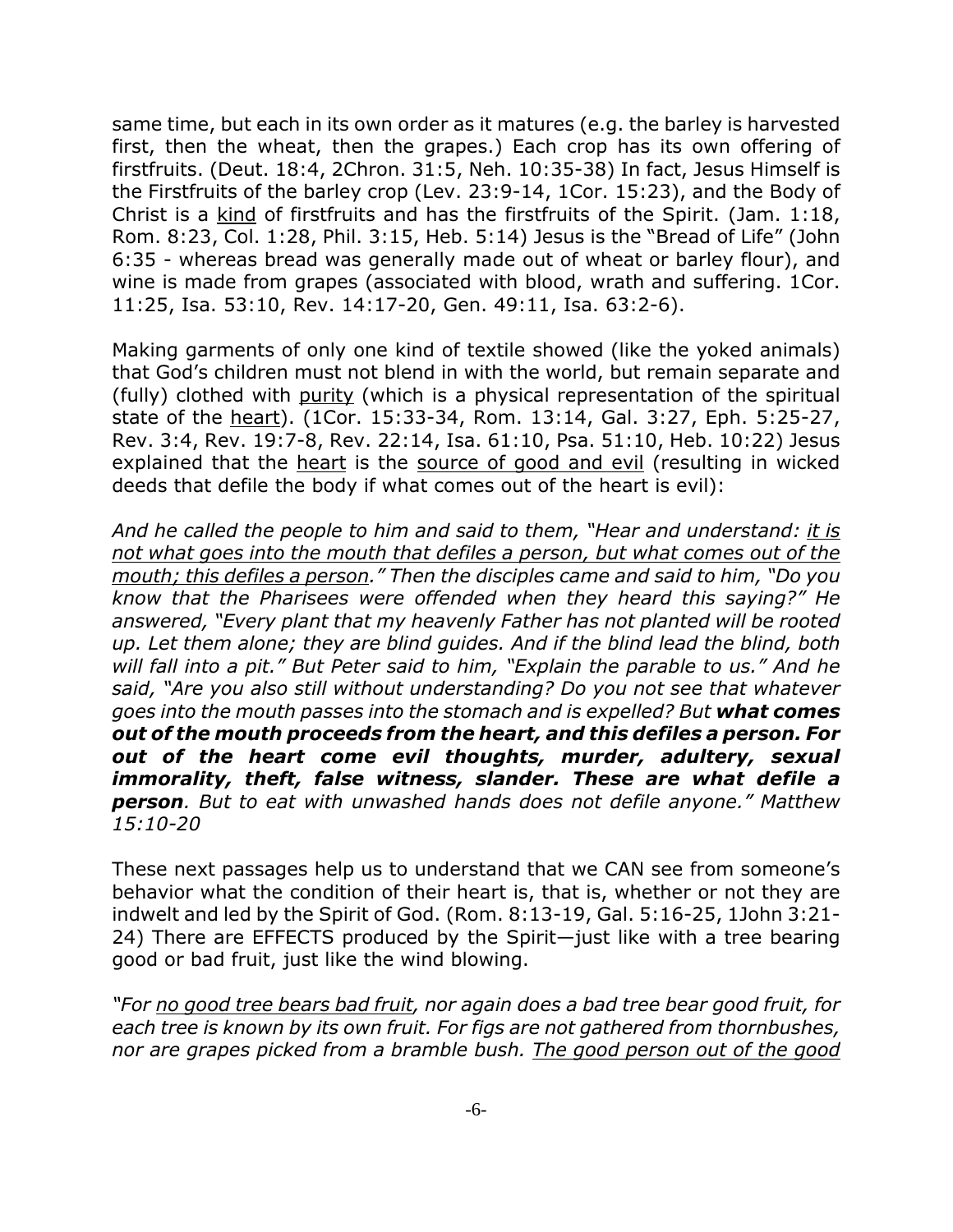*treasure of his heart produces good, and the evil person out of his evil treasure produces evil, for out of the abundance of the heart his mouth speaks." Luke 6:43-45* (Also see 2Cor. 11:14-15)

*Jesus answered him, "Truly, truly, I say to you, unless one is born again he cannot see the kingdom of God." Nicodemus said to him, "How can a man be born when he is old? Can he enter a second time into his mother's womb and be born?" Jesus answered, "Truly, truly, I say to you, unless one is born of water and the Spirit, he cannot enter the kingdom of God. That which is born of the flesh is flesh, and that which is born of the Spirit is spirit. Do not marvel that I said to you, 'You must be born again.' The wind blows where it wishes, and you hear its sound, but you do not know where it comes from or where it goes. So it is with everyone who is born of the Spirit." John 3:3-8*

Each person dies spiritually when they first use their free will to indulge the sinful nature they were born with (because we have all inherited it from Adam, the first father - Rom. 5:19), which is "counted" against us as sin ("trespasses") when we are able to understand right and wrong, as well as the penalty of sin—death. (Rom. 6:23, Isa. 7:15-16, Rom. 5:12-13, Rom. 7:9) We are not punished for being born with the sin nature, but for exercising it. Prior to sinning, we are covered in righteousness, but afterwards, we are spiritually naked—"dead." (Gen. 3:6-7, 2Cor. 5:1-5) The skins that God made to cover Adam and Eve were foreshadows of how Jesus would shed His innocent blood to cover us with His righteousness. (Rom. 3:21-26, Rev. 5:9-10, 1Pet. 1:17-21, John 10:14-18) "Justification" is being made righteousness, which is being "made right" with God (declared "just"/innocent again, like a newborn baby). (Gen. 3:21, Heb. 9:22-28, Rom. 13:14) All of OUR sins were placed upon Jesus, the Son of God, who was punished for them, having NEVER sinned Himself. (2Cor. 5:21, Isa. 52:13-53:12)

*And you, who were dead in your trespasses and the uncircumcision of your flesh, God made alive together with him, having forgiven us all our trespasses, by canceling the record of debt that stood against us with its legal demands. This he set aside, nailing it to the cross. He disarmed the rulers and authorities and put them to open shame, by triumphing over them in him. Colossians 2:13-15*

When we believe in our hearts and confess with our mouths that Jesus, the Son of God, died for our sins and rose again from the dead as our Lord and Savior (Rom. 10:8-10), His Spirit washes (baptizes) us and regenerates (brings to life) our dead spirit—He clothes our naked spirit with righteousness. (John 6:63,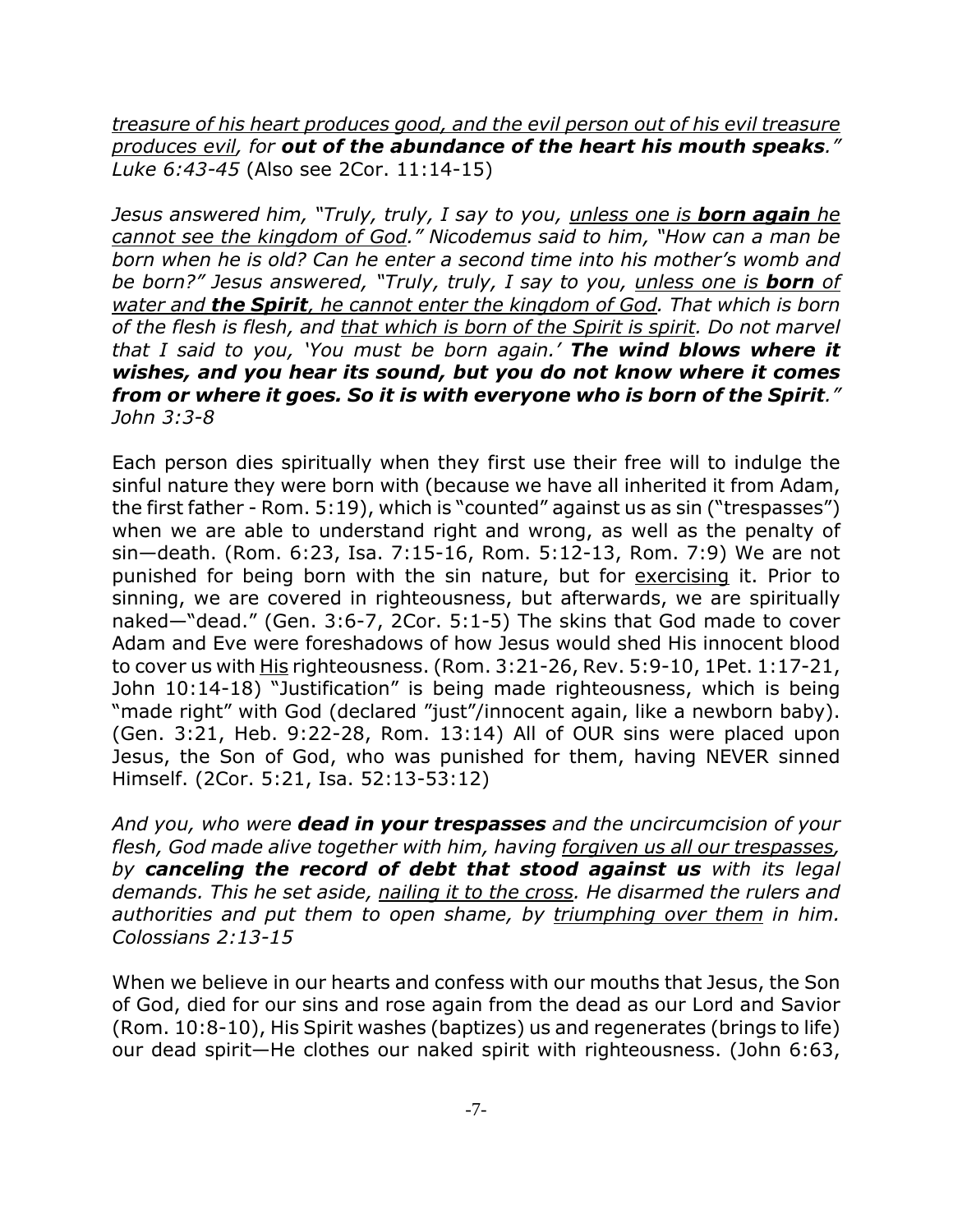John 15:3) That is what is meant by "born again." We are CLEAN and PURE at that point, but we are still living ("walking") in the filthy world. So we must avoid "soiling our garments" (which are spiritual, remember—we "soil" them by SINNING). (Rev. 3:4-5, Rev. 22:14-15, Jam. 1:27, 1John 2:1-6)

*For we ourselves were once foolish, disobedient, led astray, slaves to various passions and pleasures, passing our days in malice and envy, hated by others and hating one another. But when the goodness and loving kindness of God our Savior appeared, he saved us, not because of works done by us in righteousness, but according to his own mercy, by the washing of regeneration and renewal of the Holy Spirit, whom he poured out on us richly through Jesus Christ our Savior, so that being justified by his grace we might become heirs according to the hope of eternal life. The saying is trustworthy, and I want you to insist on these things, so that those who have believed in God may be careful to devote themselves to good works. These things are excellent and profitable for people. Titus 3:2-8*

*But you must remember, beloved, the predictions of the apostles of our Lord Jesus Christ. They said to you, "In the last time there will be scoffers, following their own ungodly passions." It is these who cause divisions, worldly people, devoid of the Spirit. But you, beloved, building yourselves up in your most holy faith and praying in the Holy Spirit, keep yourselves in the love of God, waiting for the mercy of our Lord Jesus Christ that leads to eternal life. And have mercy on those who doubt; save others by snatching them out of the fire; to others show mercy with fear, hating even the garment stained by the flesh. Jude 1:17-23*

Being made clean and keeping that way is what "sanctification" means (being "set apart," "holy," "purified" - 2Cor. 6:17). We are sanctified by the word of truth. (John 17:17, John 15:3, Eph. 1:13-14, 1Thess. 4:3, 1Thess. 5:23, 2Thess. 2:13, Heb. 10:10-14, 2Tim. 2:15, Jam. 1:18) Just like being justified, we are not able to sanctify ourselves of our own power—we SUBMIT to God, to the Spirit of Truth within us, rather than fight against Him and indulging our OLD nature. (John 14:16-17, John 15:26, John 16:13, 1John 4:6, John 4:23- 24, 1John 5:6, Rom. 6:1-14)

*We always thank God, the Father of our Lord Jesus Christ, when we pray for you, since we heard of your faith in Christ Jesus and of the love that you have for all the saints, because of the hope laid up for you in heaven. Of this you have heard before in the word of the truth, the gospel, which has come to you, as indeed in the whole world it is bearing fruit and increasing—as it also does among you, since the day you heard it and understood the grace of God*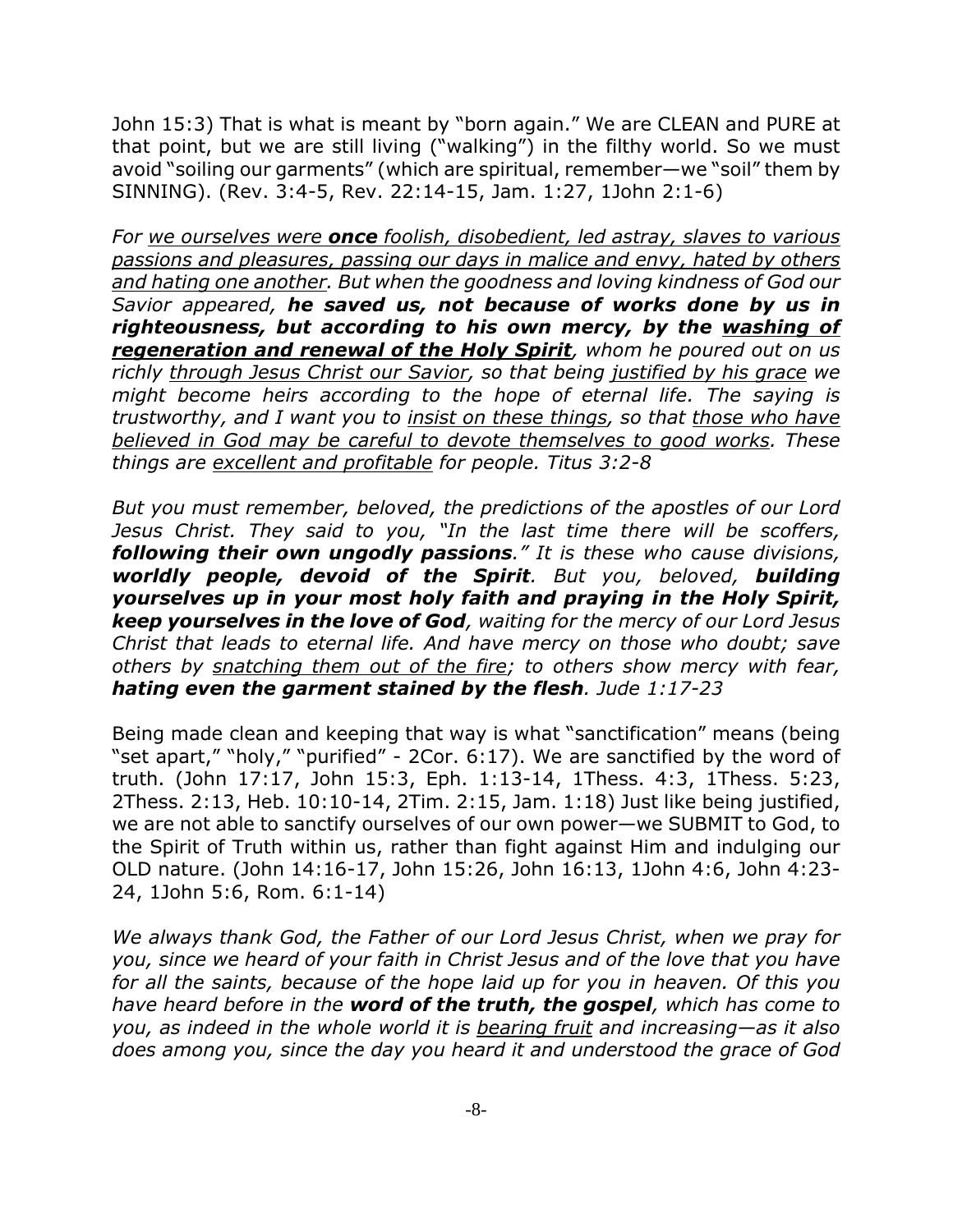*in truth, just as you learned it from Epaphras our beloved fellow servant. He is a faithful minister of Christ on your behalf and has made known to us your love in the Spirit. And so, from the day we heard, we have not ceased to pray for you, asking that you may be filled with the knowledge of his will in all spiritual wisdom and understanding, so as to walk in a manner worthy of the Lord, fully pleasing to him, bearing fruit in every good work and increasing in the knowledge of God. May you be strengthened with all power, according to his glorious might, for all endurance and patience with joy, giving thanks to the Father, who has qualified you to share in the inheritance of the saints in light. Colossians 1:3-12*

*But God's firm foundation stands, bearing this seal: "The Lord knows those who are his," and, "Let everyone who names the name of the Lord depart from iniquity." Now in a great house there are not only vessels of gold and silver but also of wood and clay, some for honorable use, some for dishonorable. Therefore, if anyone cleanses himself from what is dishonorable, he will be a vessel for honorable use, set apart as holy, useful to the master of the house, ready for every good work. So flee youthful passions and pursue righteousness, faith, love, and peace, along with those who call on the Lord from a pure heart. 2 Timothy 2:19-22*

*You adulterous people! Do you not know that friendship with the world is enmity with God? Therefore whoever wishes to be a friend of the world makes himself an enemy of God. Or do you suppose it is to no purpose that the Scripture says, "He yearns jealously over the spirit that he has made to dwell in us"? But he gives more grace. Therefore it says, "God opposes the proud, but gives grace to the humble." Submit yourselves therefore to God. Resist the devil, and he will flee from you. Draw near to God, and he will draw near to you. Cleanse your hands, you sinners, and purify your hearts, you double-minded. Be wretched and mourn and weep. Let your laughter be turned to mourning and your joy to gloom. Humble yourselves before the Lord, and he will exalt you. James 4:4-10*

Jesus washed the disciples' feet and told them that understanding would come to them later, but to do the same for one another. Because Jesus told Peter that he could have no part in Him if he didn't allow Him to wash his feet, we know there is more to it than dirt on skin. (John 13:1-17)

*This is the message we have heard from him and proclaim to you, that God is light, and in him is no darkness at all. If we say we have fellowship with him while we walk in darkness, we lie and do not practice the truth. But if we walk in the light, as he is in the light, we have fellowship with one*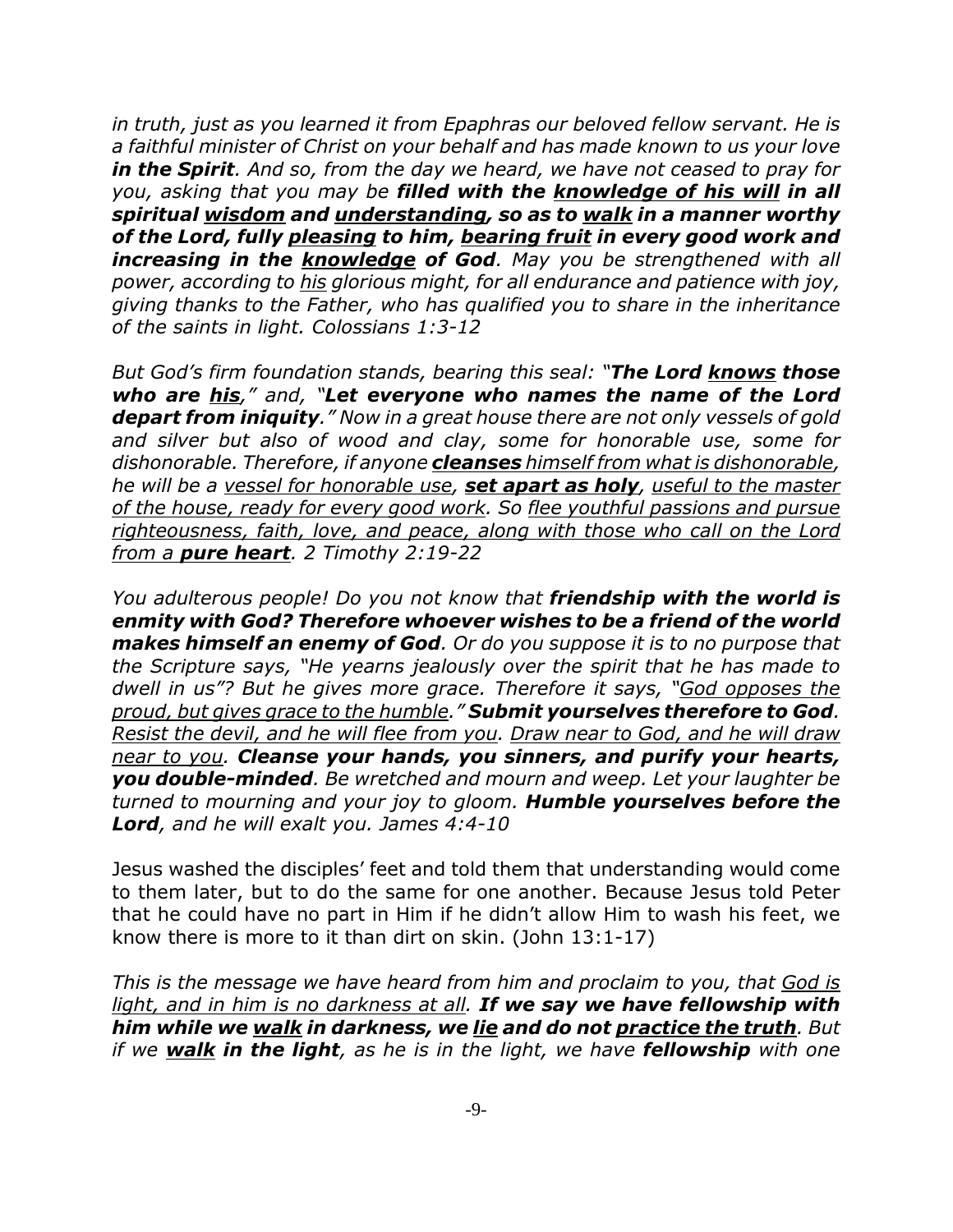*another, and the blood of Jesus his Son cleanses us from all sin. If we say we have no sin, we deceive ourselves, and the truth is not in us. If we confess our sins, he is faithful and just to forgive us our sins and to cleanse us from all unrighteousness. If we say we have not sinned, we make him a liar, and his word is not in us. 2:1 My little children, I am writing these things to you so that you may not sin. But if anyone does sin, we have an advocate with the Father, Jesus Christ the righteous. He is the propitiation for our sins, and not for ours only but also for the sins of the whole world. And by this we know that we have come to know him, if we keep his commandments. Whoever says "I know him" but does not keep his commandments is a liar, and the truth is not in him, but whoever keeps his word, in him truly the love of God is perfected. By this we may know that we are in him: whoever says he abides in him ought to walk in the same way in which he walked. 1 John 2:1-6*

The Church (the Body of Christ, being constructed during this age from all bornagain, called-out-of- the-world believers- Col. 1:8-23, 1Pet. 2:4-5, Eph. 2:18- 22) is supposed to keep the leaven (sin and false teachings) OUT. (1Cor. 5, Gal. 5:7-9 2John 1:9-11, Luke 12:1-5) There is no way to do that in a corporate sense without each individual personally doing so. We avoid getting filthy, but if we do slip, we must hold ourselves and one another (believers) accountable, for the health and purity of the spotless Body of Christ. Jesus doesn't FORCE us to believe OR to obey Him, but make no mistake—to obey Him IS to LOVE Him. (John 14:24) The promises are made to those who love Him, who overcome by holding fast to their faith. (1Cor. 15:1-2, Phil. 2:14-16, Heb. 3:5-6, Heb. 10:23, Rev. 2-3, Heb. 6:11-12, 1Cor. 2:9, Jam. 1:12, Jam. 2:5)

*Husbands, love your wives, as Christ loved the church and gave himself up for her, that he might sanctify her, having cleansed her by the washing of water with the word, so that he might present the church to himself in splendor, without spot or wrinkle or any such thing, that she might be holy and without blemish. Ephesians 5:25-27*

*Therefore, beloved, since you are waiting for these, be diligent to be found by him without spot or blemish, and at peace. 2 Peter 3:14*

*What then? Are we to sin because we are not under law but under grace? By no means! Do you not know that if you present yourselves to anyone as obedient slaves, you are slaves of the one whom you obey, either of sin, which leads to death, or of obedience, which leads to righteousness? But thanks be to God, that you who were once slaves of sin have become obedient from the heart to the standard of teaching to which you were committed, and, having*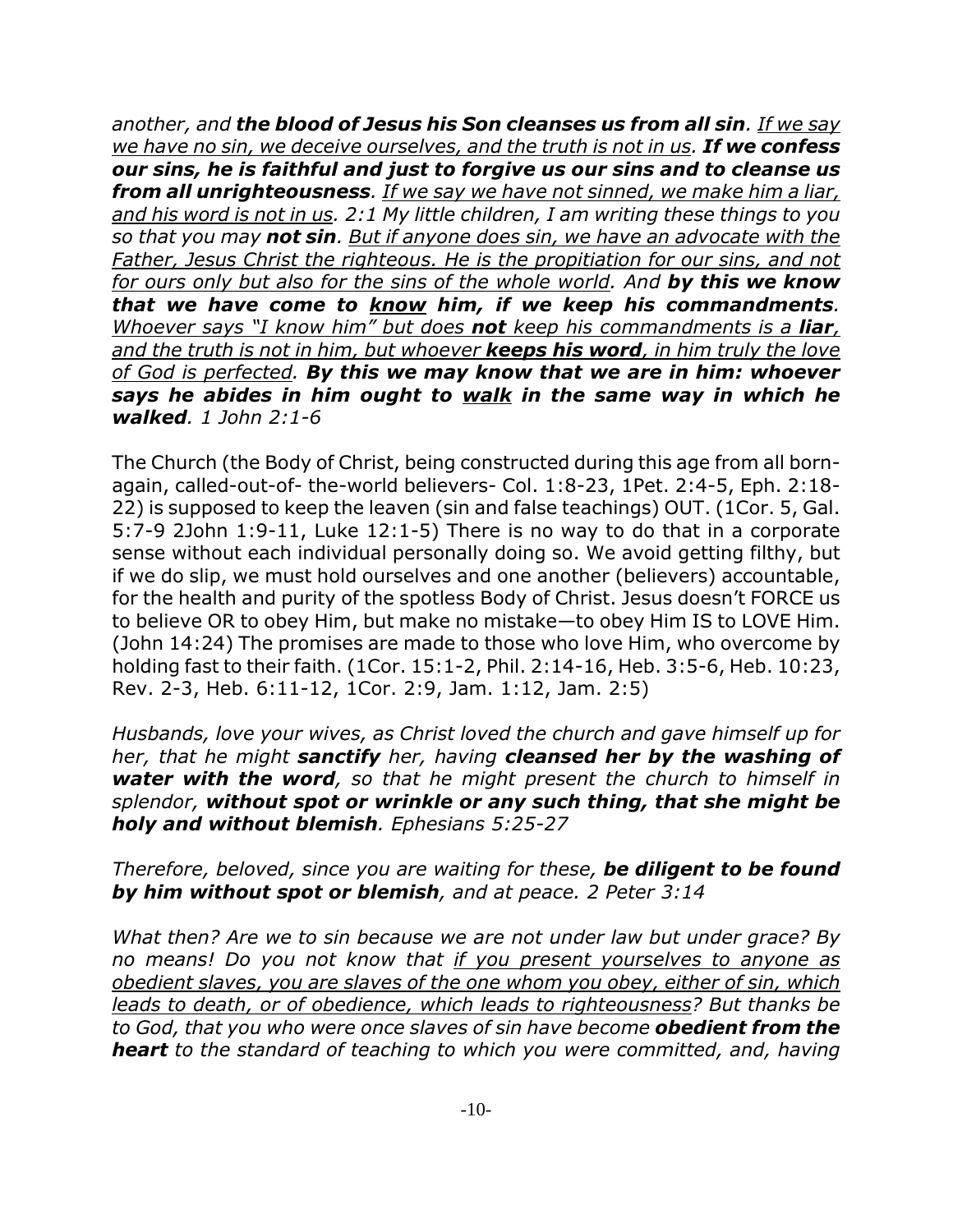*been set free from sin, have become slaves of righteousness. I am speaking in human terms, because of your natural limitations. For just as you once presented your members as slaves to impurity and to lawlessness leading to more lawlessness, so now present your members as slaves to righteousness leading to sanctification. For when you were slaves of sin, you were free in regard to righteousness. But what fruit were you getting at that time from the things of which you are now ashamed? For the end of those things is death. But now that you have been set free from sin and have become slaves of God, the fruit you get leads to sanctification and its end, eternal life. For the wages of sin is death, but the free gift of God is eternal life in Christ Jesus our Lord. Romans 6:15-23*

We believers spiritually "bear fruit" for God, because of HIS Spirit IN us. (Gal. 5:16-25, Phil. 2:12-16, Mark 4:20, Luke 8:15, John 15:1-17, Rom. 7:4-6, Titus 2:11-15) In fact, the Spirit of TRUTH is also called the HELPER, just as Eve was made to be Adam's "helper." There is a DEEP significance to the indwelling of the Holy Spirit. We are one SPIRIT with Christ when we are born again, just like man and wife are physically "one flesh". We are His temple and must not defile our bodies where HE DWELLS. This is why ALL kinds of sexual immorality are particularly wrong for believers (and also for unbelievers, as they go against God's design and purpose).

*"All things are lawful for me," but not all things are helpful. "All things are lawful for me," but I will not be dominated by anything. "Food is meant for the stomach and the stomach for food"—and God will destroy both one and the other. The body is not meant for sexual immorality, but for the Lord, and the Lord for the body. And God raised the Lord and will also raise us up by his power. Do you not know that your bodies are members of Christ? Shall I then take the members of Christ and make them members of a prostitute? Never! Or do you not know that he who is joined to a prostitute becomes one body with her? For, as it is written, "The two will become one flesh." But he who is joined to the Lord becomes one spirit with him. Flee from sexual immorality. Every other sin a person commits is outside the body, but the sexually immoral person sins against his own body. Or do you not know that your body is a temple of the Holy Spirit within you, whom you have from God? You are not your own, for you were bought with a price. So glorify God in your body. 1 Corinthians 6:12-20*

*Do you not know that you are God's temple and that God's Spirit dwells in you? If anyone destroys God's temple, God will destroy him. For God's temple is holy, and you are that temple. 1 Corinthians 3:16-17*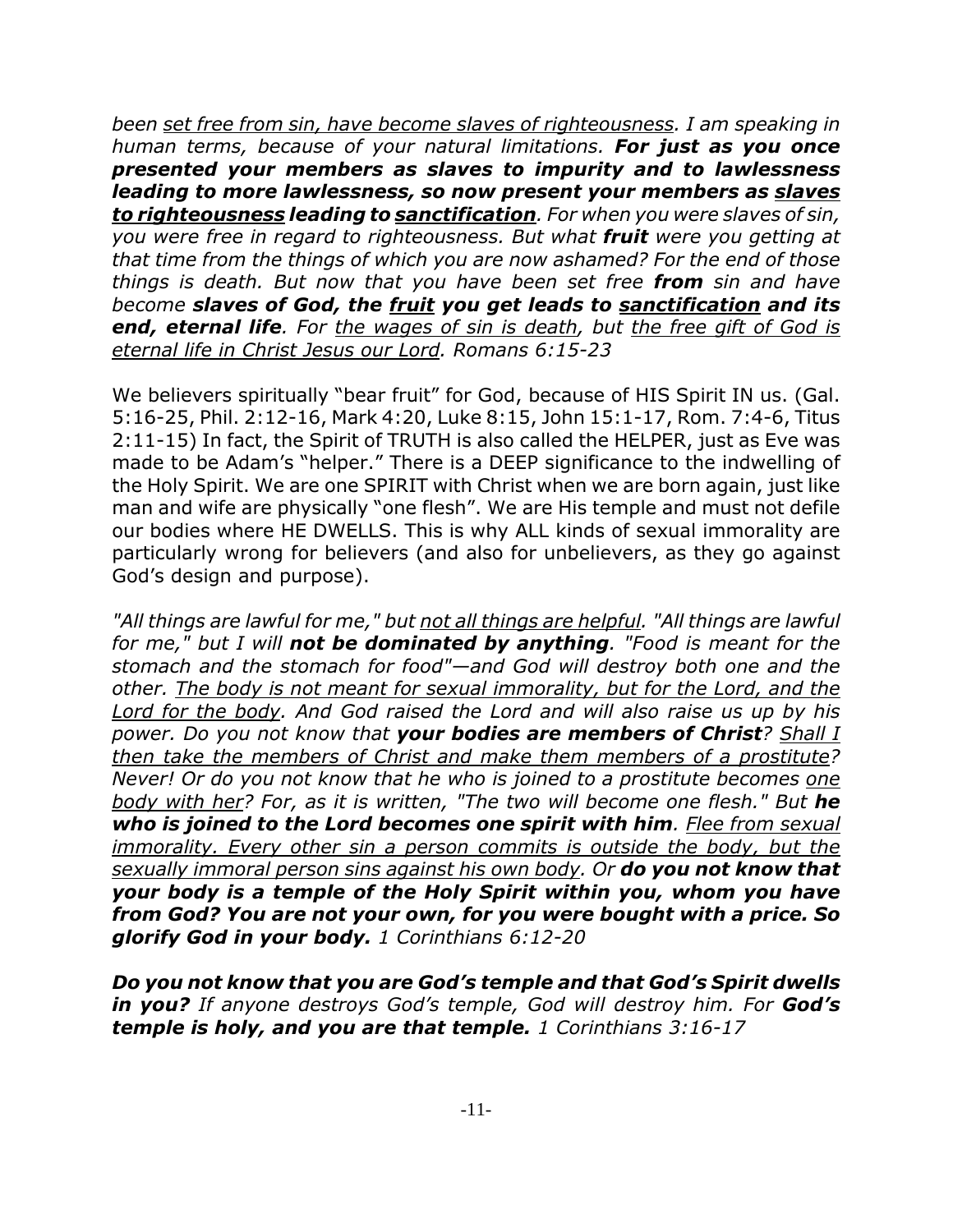If we LOVE God, we will NOT want to practice ANY behavior that corrupts His Holy dwelling. (1Tim. 5:20-21, 2Cor. 12:20-13:2) Slipping is forgivable, but those who refuse to repent grieve the Holy Spirit and quench Him. (Eph. 4:30, 1Thess. 5:19-22, 1John 1:5-10) If they do so persistently enough, they will no longer hear Him at all, which means to no longer believe, since He is the giver of faith. (Eph. 2:8-10, Rom. 10:17) Those who do not believe are NOT saved. (1John 2:23) Those who DO believe have a healthy respect for God, gratitude for the cost of their salvation to Jesus, love in their hearts for God, and they stand in awe of all He has done. (2Cor. 5:14-15, 1John 2:1-6, 1John 4:7-21, 1John 5:3, 1Cor. 2:9, Jam. 1:12, Psa. 19, Psa. 104)

## *Whoever believes in the Son has eternal life; whoever does not obey the Son shall not see life, but the wrath of God remains on him. John 3:36*

*"If you love me, you will keep my commandments. And I will ask the Father, and he will give you another Helper, to be with you forever, even the Spirit of truth, whom the world cannot receive, because it neither sees him nor knows him. You know him, for he dwells with you and will be in you. "I will not leave you as orphans; I will come to you. Yet a little while and the world will see me no more, but you will see me. Because I live, you also will live. In that day you will know that I am in my Father, and you in me, and I in you. Whoever has my commandments and keeps them, he it is who loves me. And he who loves me will be loved by my Father, and I will love him and manifest myself to him." Judas (not Iscariot) said to him, "Lord, how is it that you will manifest yourself to us, and not to the world?" Jesus answered him, "If anyone loves me, he will keep my word, and my Father will love him, and we will come to him and make our home with him. Whoever does not love me does not keep my words. And the word that you hear is not mine but the Father's who sent me. These things I have spoken to you while I am still with you. But the Helper, the Holy Spirit, whom the Father will send in my name, he will teach you all things and bring to your remembrance all that I have said to you." John 14:15-26*

*Take care, brothers, lest there be in any of you an evil, unbelieving heart, leading you to fall away from the living God. But exhort one another every day, as long as it is called "today," that none of you may be hardened by the deceitfulness of sin. For we have come to share in Christ, if indeed we hold our original confidence firm to the end. As it is said, "Today, if you hear his voice, do not harden your hearts as in the rebellion." Hebrews 3:12-15*

*If you are insulted for the name of Christ, you are blessed, because the Spirit of glory and of God rests upon you. But let none of you suffer as a murderer*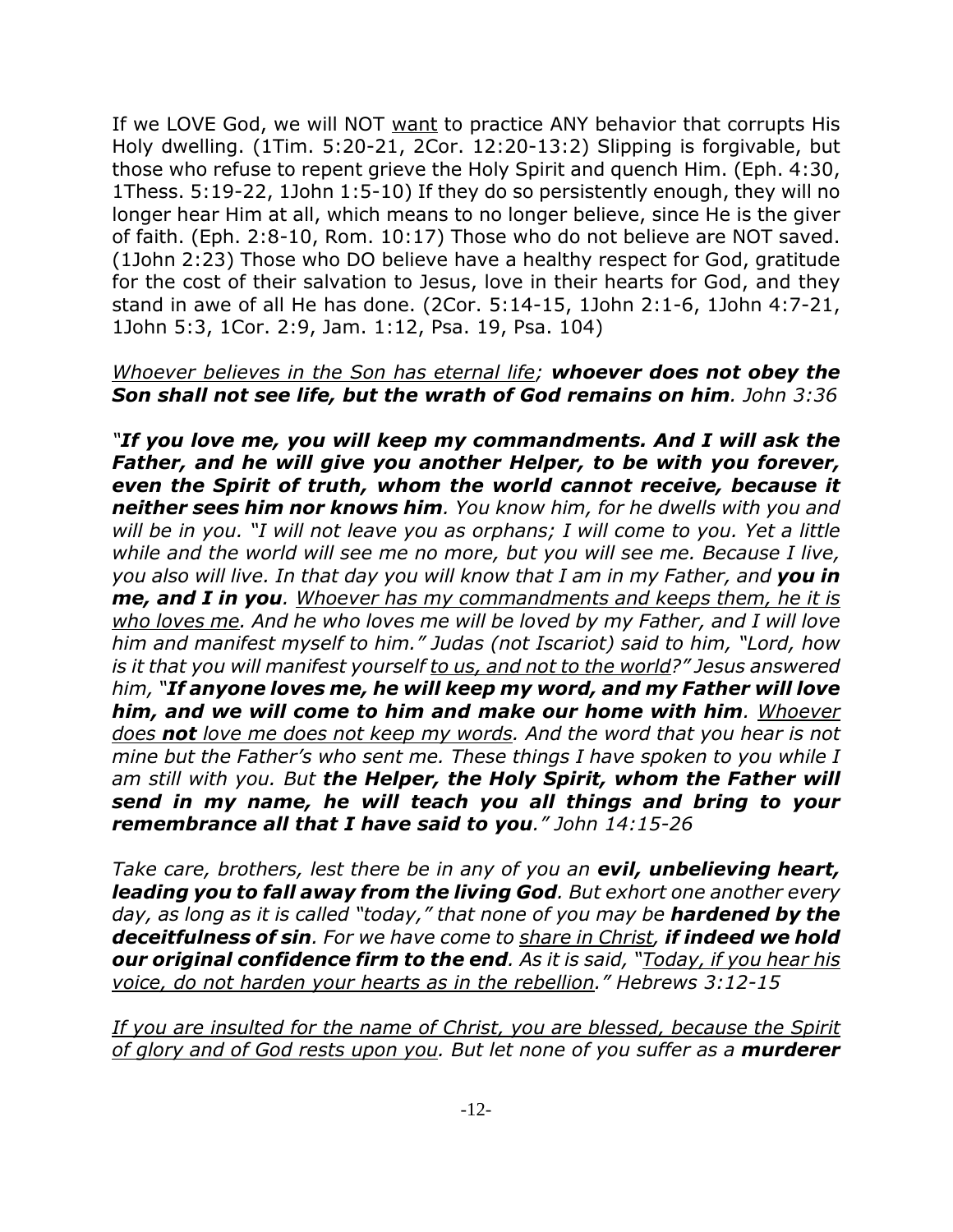*or a thief or an evildoer or as a meddler. Yet if anyone suffers as a Christian, let him not be ashamed, but let him glorify God in that name. For it is time for judgment to begin at the household of God; and if it begins with us, what will be the outcome for those who do not obey the gospel of God? And "If the righteous is scarcely saved, what will become of the ungodly and the sinner?" Therefore let those who suffer according to God's will entrust their souls to a faithful Creator while doing good. 1 Peter 4:14-19* (Also see Rev. 11:18, 1Cor. 3:12-15)

*How much worse punishment, do you think, will be deserved by the one who has trampled underfoot the Son of God, and has profaned the blood of the covenant by which he was sanctified, and has outraged the Spirit of grace? For we know him who said, "Vengeance is mine; I will repay." And again, "The Lord will judge his people." It is a fearful thing to fall into the hands of the living God. Hebrews 10:29-31*

*See that you do not refuse him who is speaking. For if they did not escape when they refused him who warned them on earth, much less will we escape if we reject him who warns from heaven. At that time his voice shook the earth, but now he has promised, "Yet once more I will shake not only the earth but also the heavens." This phrase, "Yet once more," indicates the removal of things that are shaken—that is, things that have been made—in order that the things that cannot be shaken may remain. Therefore let us be grateful for receiving a kingdom that cannot be shaken, and thus let us offer to God acceptable worship, with reverence and awe, for our God is a consuming fire. Hebrews 12:25-29*

Claiming to believe with the mouth only (but not truly in the heart - Rom. 6:17, Mark 7:6-9, Rom. 10:8-10), attending "church" (which is NOT a building, institution or service, but the Body of Christ, true believers), having been "baptized" by being sprinkled as a baby, coming from a family of believers, volunteering, etc. will NOT save anyone. ONLY the Spirit saves. (John 6:63) We can do NOTHING to earn salvation, but those who ARE saved bear good fruit, which is evidence that they have God's Spirit within them. He alone is the guaranty of salvation. (2Cor. 1:21-22, 2Cor. 5:5, Eph. 1:13-14)

*But when he saw many of the Pharisees and Sadducees coming to his baptism, he said to them, "You brood of vipers! Who warned you to flee from the wrath to come? Bear fruit in keeping with repentance. And do not presume to say to yourselves, 'We have Abraham as our father,' for I tell you, God is able from these stones to raise up children for Abraham. Even now the axe is laid to the root of the trees. Every tree therefore that does not bear good fruit is cut*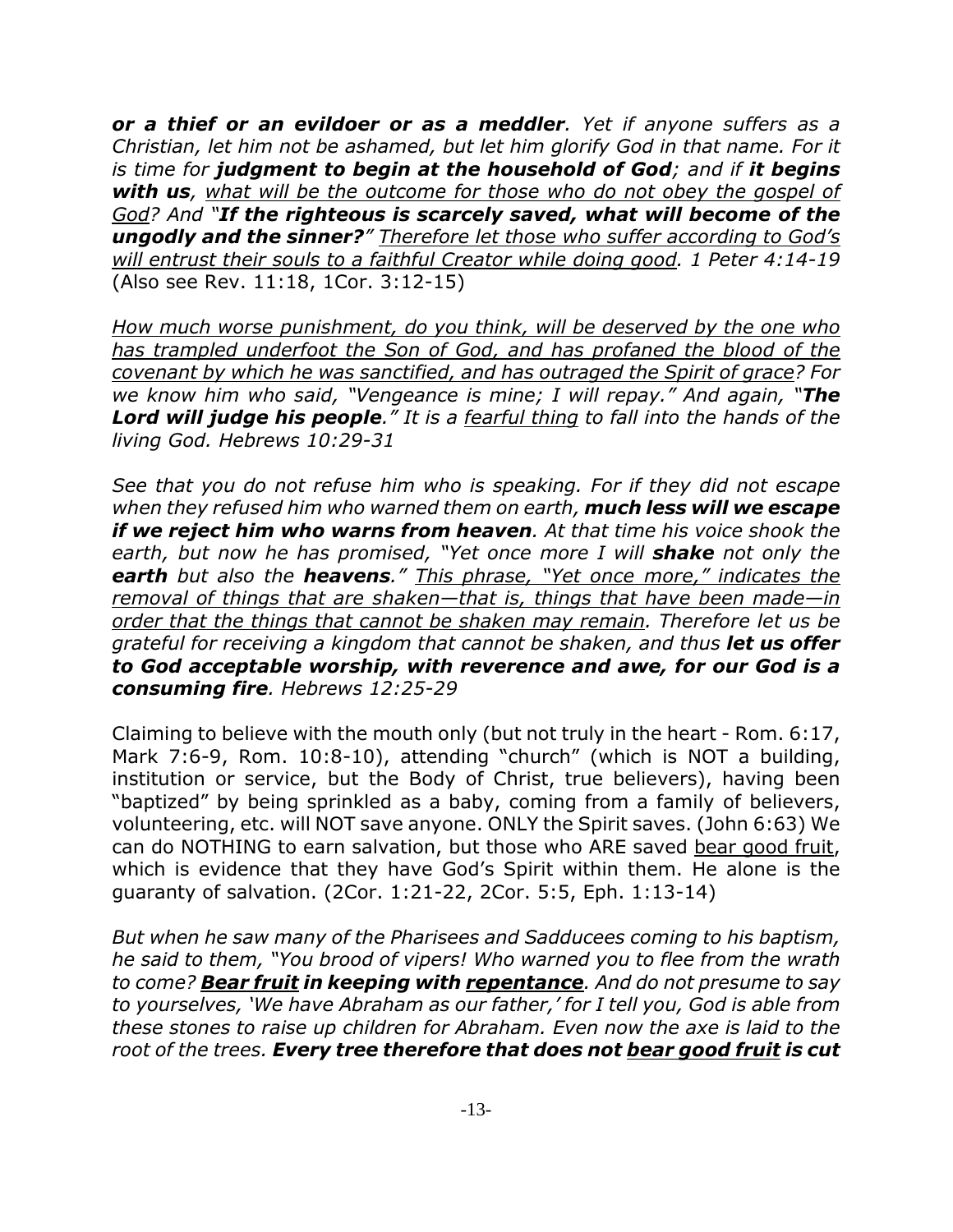*down and thrown into the fire. I baptize you with water for repentance, but he who is coming after me is mightier than I, whose sandals I am not worthy to carry. He will baptize you with the Holy Spirit and fire. His winnowing fork is in his hand, and he will clear his threshing floor and gather his wheat into the barn, but the chaff he will burn with unquenchable fire." Matthew 3:7-12*

*Jesus said, "For judgment I came into this world, that those who do not see may see, and those who see may become blind." Some of the Pharisees near him heard these things, and said to him, "Are we also blind?" Jesus said to them, "If you were blind, you would have no guilt; but now that you say, 'We see,' your guilt remains." John 9:39-41*

Isn't it ironic that the Pharisees, who loved to enforce the law and exalt themselves above the people (but not keep the law themselves - Matt. 23) had no problem with adding one more "work" (baptism) to their list of ways they thought they were saving themselves? (Rom. 9:32) They didn't understand that God NEVER looks at outward appearances, but ALWAYS at the TRUE condition of the HEART. (1Sam. 16:7, 1Pet. 3:3-4, Acts 13:22, Matt. 23:25-28, 2Cor. 3:5-6, Rom. 7:4-6, Rom. 6) People forget that if their words and actions are filthy, that is a sure sign that their insides, including their thoughts, are also unclean. (Rev. 3:4-6, Rom. 13:14) Even if what is outward appears acceptable, God can see INSIDE. NOTHING is hidden from Him. (Heb. 4:12-13, Psa. 139:23-24) The point is NOT to try harder of our own effort, but to YIELD to His Spirit. (Rom. 8:13, Gal. 5:24-25, Gal. 6:8) The more we know what pleases God, the more we can take delight in what He loves. (Psa. 36:27, Psa. 37, Jer. 15:16, Matt. 6:19-34, Luke 12:32-34)

If we think we're in charge—that God changes to accommodate our desires and "the times" (Heb. 13:8, Mal. 3:6, Isa. 29:15-16), then we are claiming to BE God. That is what Eve fell for in the Garden—that it's "wise" to mess with God and do what we want instead of what He told us to do. That's how this whole problem of sin ruining the world, which was perfect when God made it, got started! Eve believed the LIE that she would be more like God if she disobeyed Him, but she was ALREADY made in God's image. She became LESS like Him through her foolishness in eating and in giving the fruit to her husband, Adam, to eat as well. We're to be innocent as to evil, just like children.

*Now the serpent was more crafty than any other beast of the field that the LORD God had made. He said to the woman, "Did God actually say, 'You shall not eat of any tree in the garden'?" And the woman said to the serpent, "We may eat of the fruit of the trees in the garden, but God said, 'You shall not eat*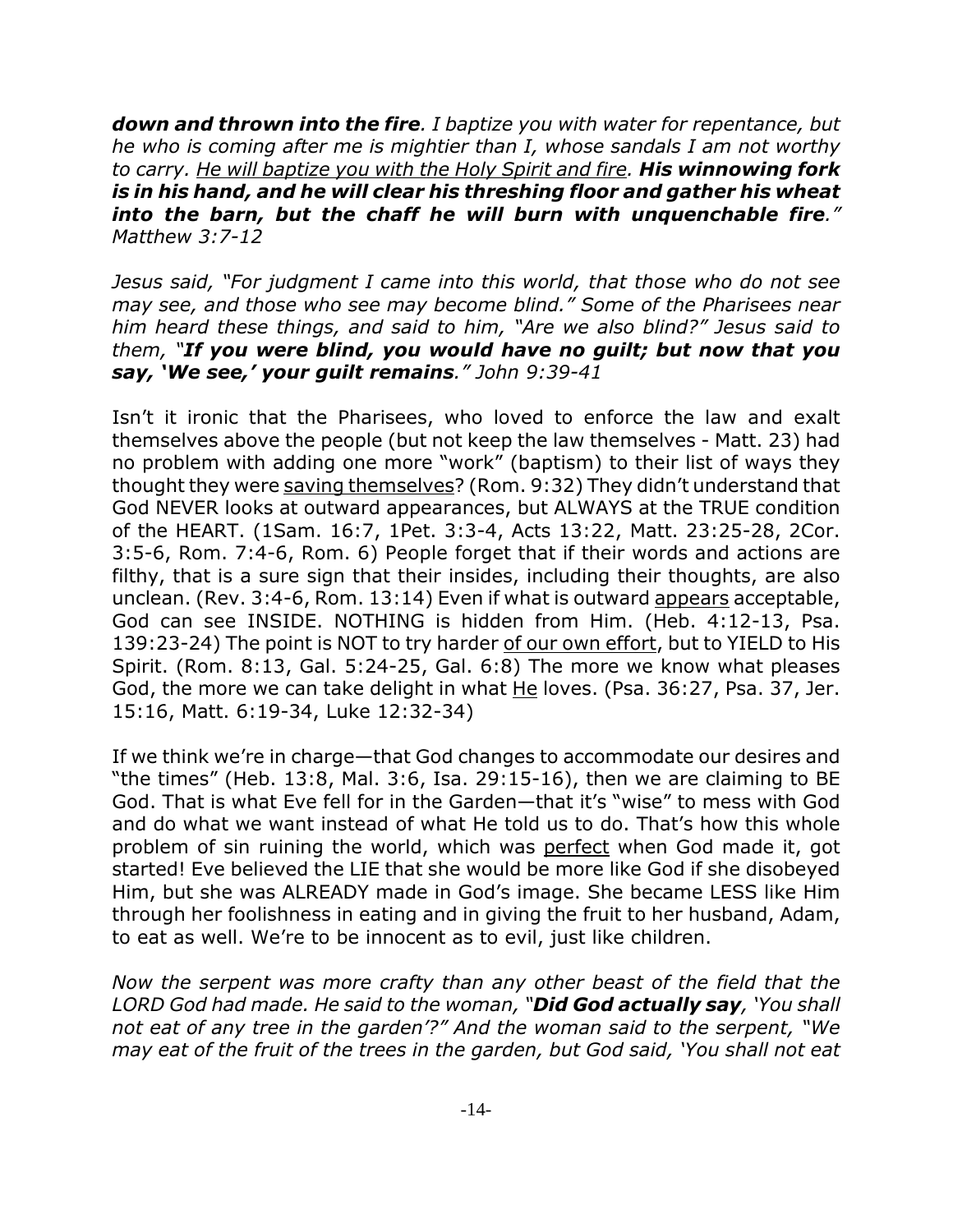*of the fruit of the tree that is in the midst of the garden, neither shall you touch it, lest you die.'" But the serpent said to the woman, "You will not surely die. For God knows that when you eat of it your eyes will be opened, and you will be like God, knowing good and evil." Genesis 3:1-5*

*I appeal to you, brothers, to watch out for those who cause divisions and create obstacles contrary to the doctrine that you have been taught; avoid them. For such persons do not serve our Lord Christ, but their own appetites, and by smooth talk and flattery they deceive the hearts of the naive. For your obedience is known to all, so that I rejoice over you, but I want you to be wise as to what is good and innocent as to what is evil. The God of peace will soon crush Satan under your feet. The grace of our Lord Jesus Christ be with you. Romans 16:17-20*

*Let no one deceive himself. If anyone among you thinks that he is wise in this age, let him become a fool that he may become wise. For the wisdom of this world is folly with God. For it is written, "He catches the wise in their craftiness," and again, "The Lord knows the thoughts of the wise, that they are futile." 1 Corinthians 3:18-20*

God condemned Israel at one point for making sacrifices to idols and then coming into His temple the same day to sacrifice to Him with their guilty, bloody hands. (Ezek. 23:37-39) This is no different. Our offerings are not acceptable to God if we also make a practice of doing evil. (Rom. 12:1-2, Matt. 5:23-30) Whoever cannot accept God's ways over their own preferences, and according to the "wisdom" and the evil ways of this fallen world is simply NOT HIS. (Rom. 8:9, 2Cor. 13:5, Mark 4:15-23, Prov. 8:13, Psa. 97:10, Amos 5:15)

*For the word of the cross is folly to those who are perishing, but to us who are being saved it is the power of God. For it is written, "I will destroy the wisdom of the wise, and the discernment of the discerning I will thwart." Where is the one who is wise? Where is the scribe? Where is the debater of this age? Has not God made foolish the wisdom of the world? For since, in the wisdom of God, the world did not know God through wisdom, it pleased God through the folly of what we preach to save those who believe. For Jews demand signs and Greeks seek wisdom, but we preach Christ crucified, a stumbling block to Jews and folly to Gentiles, but to those who are called, both Jews and Greeks, Christ the power of God and the wisdom of God. For the foolishness of God is wiser than men, and the weakness of God is stronger than men. For consider your calling, brothers: not many of you were wise according to worldly standards, not many were powerful, not many were of noble birth. But God chose what is foolish in the*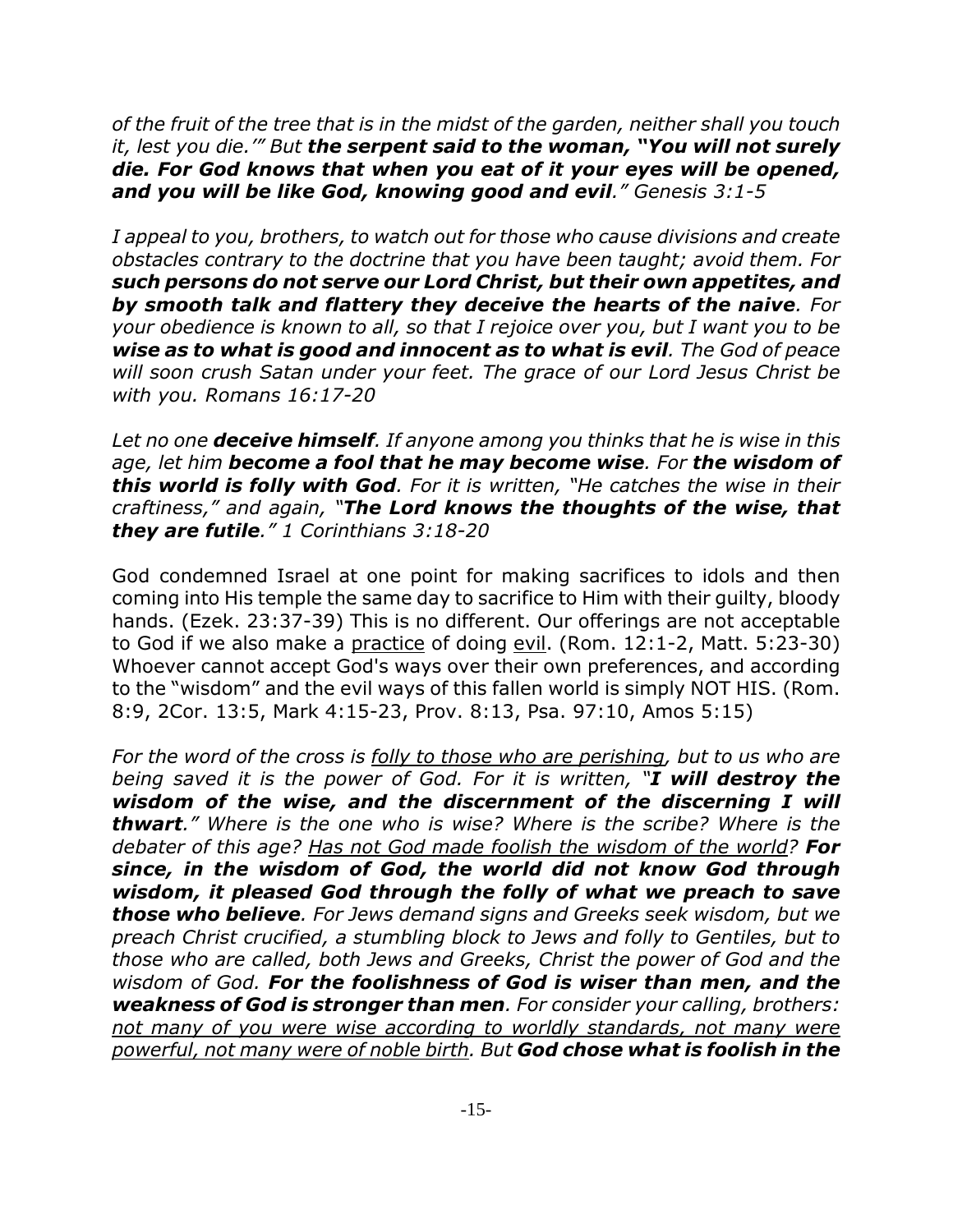*world to shame the wise; God chose what is weak in the world to shame the strong; God chose what is low and despised in the world, even things that are not, to bring to nothing things that are, so that no human being might boast in the presence of God. And because of him you are in Christ Jesus, who became to us wisdom from God, righteousness and sanctification and redemption, so that, as it is written, "Let the one who boasts, boast in the Lord." 1 Corinthians 1:18-31*

*The natural person does not accept the things of the Spirit of God, for they are folly to him, and he is not able to understand them because they are spiritually discerned. 1 Corinthians 2:14*

*They are from the world; therefore they speak from the world, and the world listens to them. We are from God. Whoever knows God listens to us; whoever is not from God does not listen to us. By this we know the Spirit of truth and the spirit of error. 1 John 4:5-6*

*We should not be like Cain, who was of the evil one and murdered his brother. And why did he murder him? Because his own deeds were evil and his brother's righteous. Do not be surprised, brothers, that the world hates you. 1 John 3:12-13*

*I charge you in the presence of God and of Christ Jesus, who is to judge the living and the dead, and by his appearing and his kingdom: preach the word; be ready in season and out of season; reprove, rebuke, and exhort, with complete patience and teaching. For the time is coming when people will not endure sound teaching, but having itching ears they will accumulate for themselves teachers to suit their own passions, and will turn away from listening to the truth and wander off into myths. 2 Timothy 4:1-4*

People who are in favor of some kinds of sexual immorality generally become more and more tolerant of other forms as well. People who don't understand God's beautiful design and perfect purpose are easily swayed to believe there is nothing wrong with aberrant behaviors and beliefs—but where does it stop, or does it? God lets people follow their own depraved inclinations when they persistently reject His truth and insist upon embracing their own wicked ways (which is idolatry). (Rom. 1:18-32, 2Thess. 2:9-12)

*This is now the second letter that I am writing to you, beloved. In both of them I am stirring up your sincere mind by way of reminder, that you should remember the predictions of the holy prophets and the commandment of the Lord and Savior through your apostles, knowing this first of all, that scoffers will*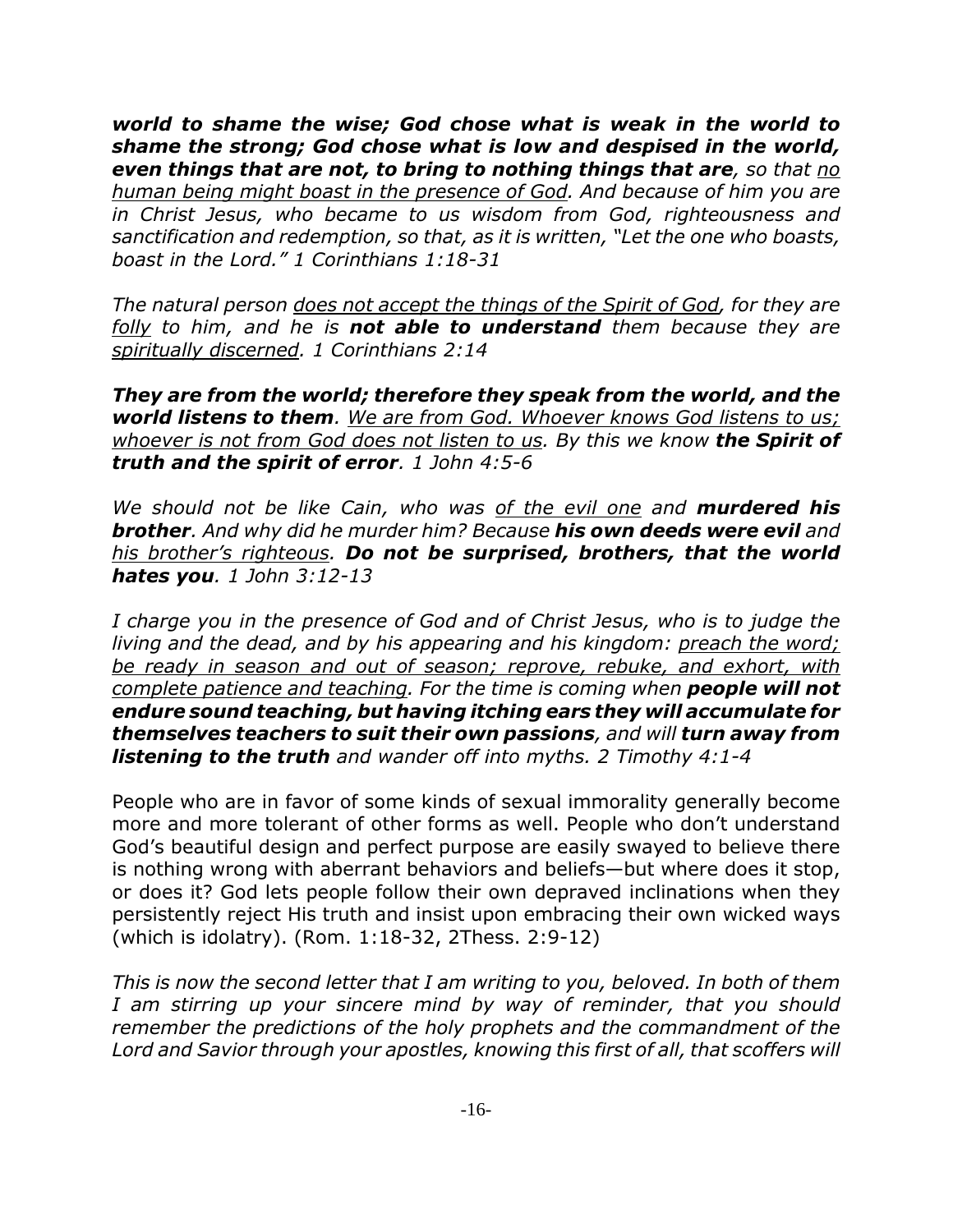*come in the last days with scoffing, following their own sinful desires. They will say, "Where is the promise of his coming? For ever since the fathers fell asleep, all things are continuing as they were from the beginning of creation." For they deliberately overlook this fact, that the heavens existed long ago, and the earth was formed out of water and through water by the word of God, and that by means of these the world that then existed was deluged with water and perished. But by the same word the heavens and earth that now exist are stored up for fire, being kept until the day of judgment and destruction of the ungodly. But do not overlook this one fact, beloved, that with the Lord one day is as a thousand years, and a thousand years as one day. The Lord is not slow to fulfill his promise as some count slowness, but is patient toward you, not wishing that any should perish, but that all should reach repentance. But the day of the Lord will come like a thief, and then the heavens will pass away with a roar, and the heavenly bodies will be burned up and dissolved, and the earth and the works that are done on it will be exposed. Since all these things are thus to be dissolved, what sort of people ought you to be in lives of holiness and godliness, waiting for and hastening the coming of the day of God, because of which the heavens will be set on fire and dissolved, and the heavenly bodies will melt as they burn! But according to his promise we are waiting for new heavens and a new earth in which righteousness dwells. Therefore, beloved, since you are waiting for these, be diligent to be found by him without spot or blemish, and at peace. And count the patience of our Lord as salvation, just as our beloved brother Paul also wrote to you according to the wisdom given him, as he does in all his letters when he speaks in them of these matters. There are some things in them that are hard to understand, which the ignorant and unstable twist to their own destruction, as they do the other Scriptures. You therefore, beloved, knowing this beforehand, take care that you are not carried away with the error of lawless people and lose your own stability. But grow in the grace and knowledge of our Lord and Savior Jesus Christ. To him be the glory both now and to the day of eternity. Amen. 2 Peter 3:1-18*

*Beloved, although I was very eager to write to you about our common salvation, I found it necessary to write appealing to you to contend for the faith that was once for all delivered to the saints. For certain people have crept in unnoticed who long ago were designated for this condemnation, ungodly people, who pervert the grace of our God into sensuality and deny our only Master and Lord, Jesus Christ. Now I want to remind you, although you once fully knew it, that Jesus, who saved a people out of the land of Egypt, afterward destroyed those who did not believe. And the angels who did not stay within their own position of authority, but left their proper dwelling, he has kept in eternal chains under gloomy darkness until the judgment of the great*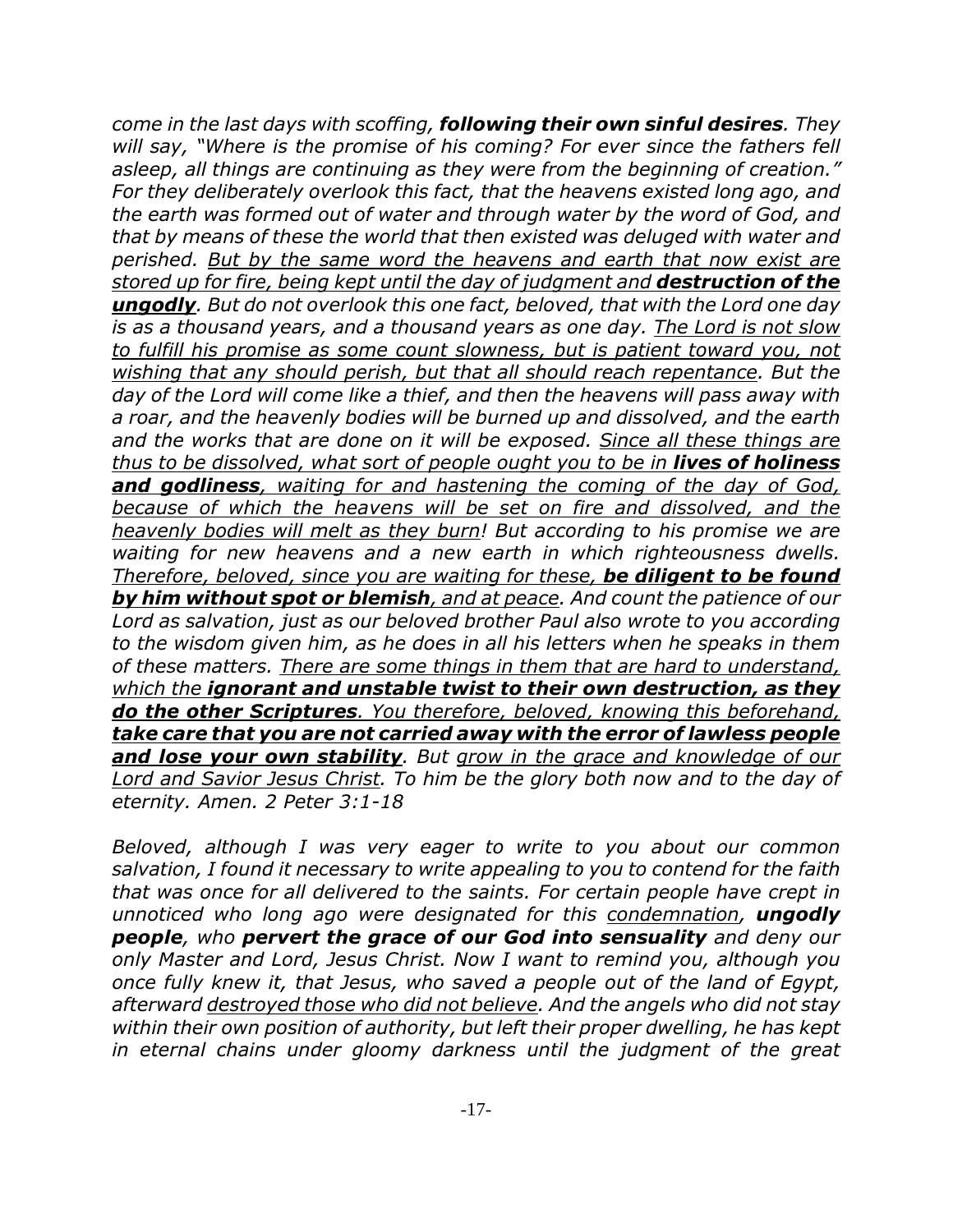*day—just as Sodom and Gomorrah and the surrounding cities, which likewise indulged in sexual immorality and pursued unnatural desire, serve as an example by undergoing a punishment of eternal fire. Jude 1:3-7*

And this is the judgment: the light has come into the world, and **people loved** *the darkness rather than the light because their works were evil. For everyone who does wicked things hates the light and does not come to the light, lest his works should be exposed. But whoever does what is true comes to the light, so that it may be clearly seen that his works have been carried out in God." John 3:19-21*

People who try to convince everyone that unborn babies are merely "potential" human beings, that they don't feel pain when they do, that they have no rights and are merely a part of the woman's body are LYING. They are deceiving themselves and others. (Rom. 1:18) But God cannot be fooled. (Heb. 4:12, Rev. 2:5, Rev. 2:16, Rev. 2:21-23, Rev. 3:1-4, Rev. 3:15-19) You can read here about how those behind "progress" in the area of "sex education," "reproductive rights" and "women's healthcare" have an agenda that includes distancing parents from influencing their own children with their values. This is being carried out today through their influence in the public education system.

This isn't about "providing 'healthcare' to all" and "'naturally' changing times," it's about profit from abortion, according to a planned business model. The earlier children begin having sex, the more likely they will be to seek an abortion for unwanted pregnancy. Whoever actually believes that Planned Parenthood only performs abortions as a tiny percentage of the whole of their business, and that they are genuinely "nonprofit," wants to believe that in spite of the truth. They probably also believe that they do mammograms—which they don't—or that they are "tolerant" of the other side of "pro-choice"—LIFE. But in fact, they try to put pro-life organizations out of business, because it reduces their profits when mothers choose NOT to abort.

Also read here about how the "progressives" want to teach children about sex even earlier—a school district in Wisconsin has adopted a new curriculum for that purpose. No one involved is going to be up-front and admit that the goal is the decay of society, for a profit. We have to be smart enough to figure it out by their fruits (which are bad according to God—sexual immorality and murder).

*So Jesus said to the Jews who had believed him, "If you abide in my word, you are truly my disciples, and you will know the truth, and the truth will set you free." They answered him, "We are offspring of Abraham and have never been enslaved to anyone. How is it that you say, 'You will*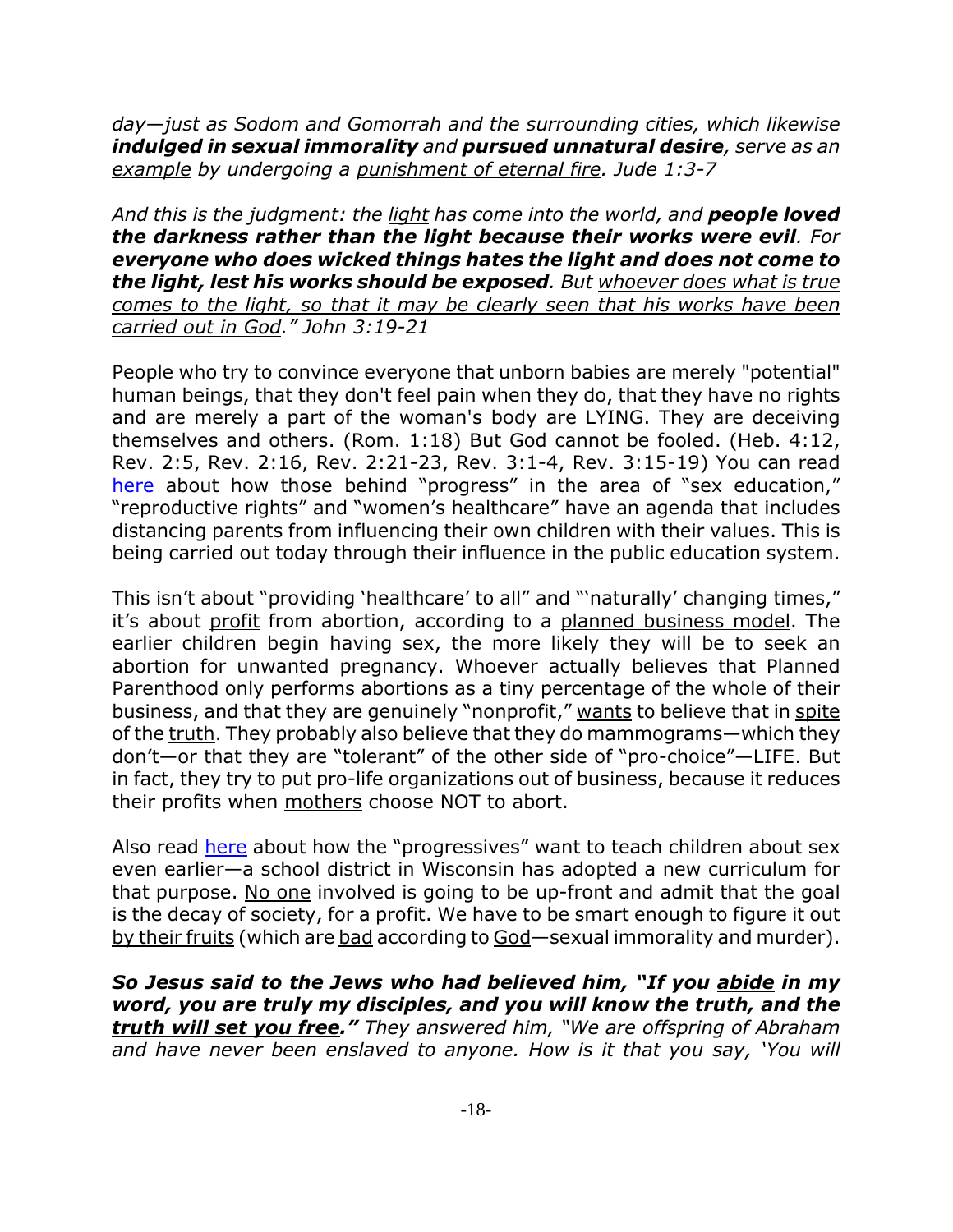*become free'?" Jesus answered them, "Truly, truly, I say to you, everyone who practices sin is a slave to sin. The slave does not remain in the house forever; the son remains forever. So if the Son sets you free, you will be free indeed. I know that you are offspring of Abraham; yet you seek to kill me because my word finds no place in you. I speak of what I have seen with my Father, and you do what you have heard from your father." They answered him, "Abraham is our father." Jesus said to them, "If you were Abraham's children, you would be doing the works Abraham did, but now you seek to kill me, a man who has told you the truth that I heard from God. This is not what Abraham did. You are doing the works your father did." They said to him, "We were not born of sexual immorality. We have one Father—even God." Jesus said to them, "If God were your Father, you would love me, for I came from God and I am here. I came not of my own accord, but he sent me. Why do you not understand what I say? It is because you cannot bear to hear my word. You are of your father the devil, and your will is to do your father's desires. He was a murderer from the beginning, and does not stand in the truth, because there is no truth in him. When he lies, he speaks out of his own character, for he is a liar and the father of lies. But because I tell the truth, you do not believe me. Which one of you convicts me of sin? If I tell the truth, why do you not believe me? Whoever is of God hears the words of God. The reason why you do not hear them is that you are not of God." John 8:31-47*

*"Truly, truly, I say to you, he who does not enter the sheepfold by the door but climbs in by another way, that man is a thief and a robber. But he who enters by the door is the shepherd of the sheep. To him the gatekeeper opens. The sheep hear his voice, and he calls his own sheep by name and leads them out. When he has brought out all his own, he goes before them, and the sheep follow him, for they know his voice. A stranger they will not follow, but they will flee from him, for they do not know the voice of strangers." John 10:1-5*

*I am the good shepherd. I know my own and my own know me, just as the Father knows me and I know the Father; and I lay down my life for the sheep. And I have other sheep that are not of this fold. I must bring them also, and they will listen to my voice. So there will be one flock, one shepherd. For this reason the Father loves me, because I lay down my life that I may take it up again. No one takes it from me, but I lay it down of my own accord. I have authority to lay it down, and I have authority to take it up again. This charge I have received from my Father." John 10:14-18*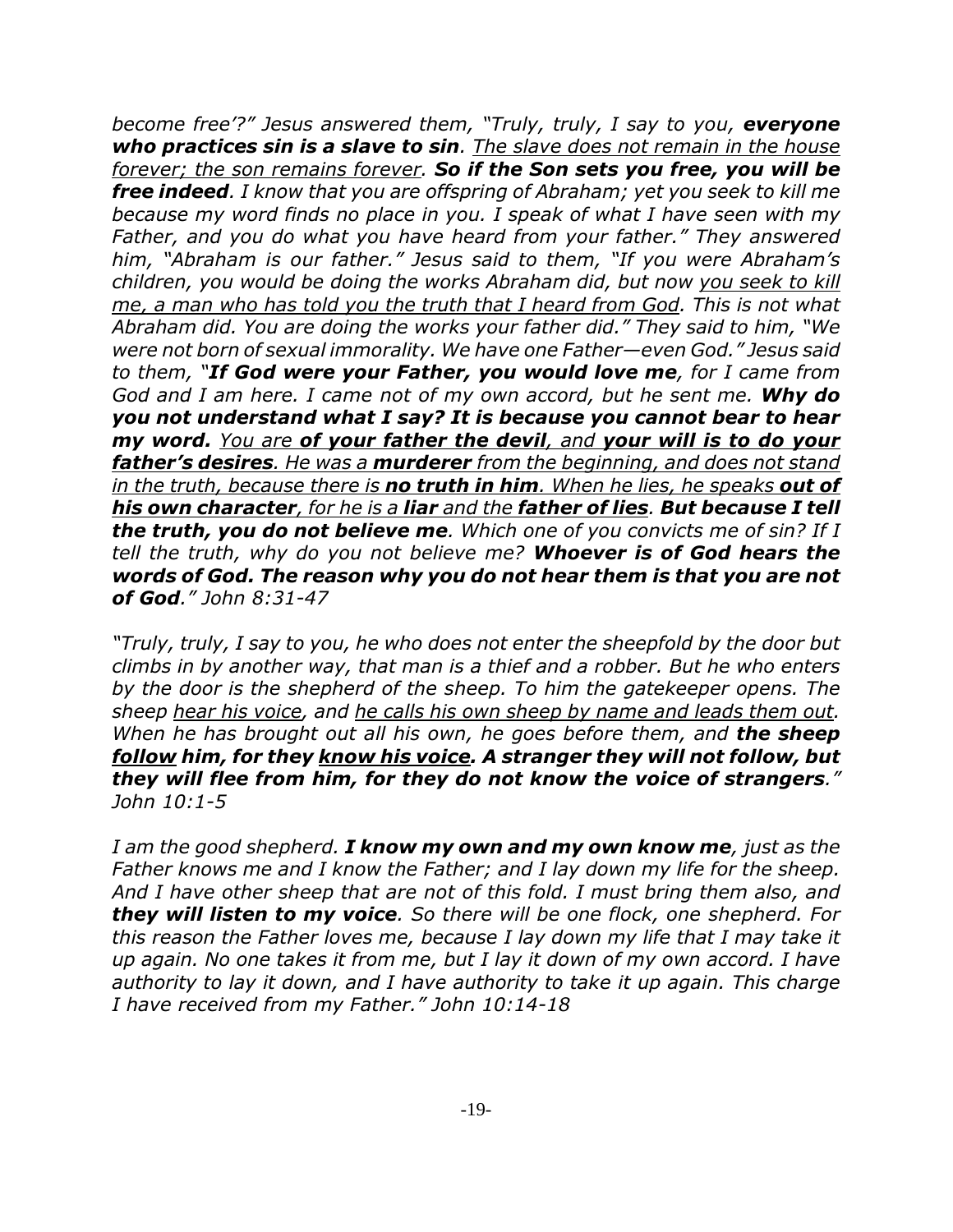Those of us who belong to Christ must NOT listen to deceivers! We obey GOD and listen to HIM. (Gal. 1:10, Luke 21:17-19, 1John 2:15-17) We are to separate ourselves from the world, because He called us OUT of it. (2Cor. 6:14- 18, John 15:16-19, Rev. 18:4-8, Col. 3, Jam. 4:4-5)

*Finally, then, brothers, we ask and urge you in the Lord Jesus, that as you received from us how you ought to walk and to please God, just as you are doing, that you do so more and more. For you know what instructions we gave you through the Lord Jesus. For this is the will of God, your sanctification: that you abstain from sexual immorality; that each one of you know how to control his own body in holiness and honor, not in the passion of lust like the Gentiles who do not know God; that no one transgress and wrong his brother in this matter, because the Lord is an avenger in all these things, as we told you beforehand and solemnly warned you. For God has not called us for impurity, but in holiness. Therefore whoever disregards this, disregards not man but God, who gives his Holy Spirit to you. 1 Thessalonians 4:1-8*

*But understand this, that in the last days there will come times of difficulty. For people will be lovers of self, lovers of money, proud, arrogant, abusive, disobedient to their parents, ungrateful, unholy, heartless, unappeasable, slanderous, without self-control, brutal, not loving good, treacherous, reckless, swollen with conceit, lovers of pleasure rather than lovers of God, having the appearance of godliness, but denying its power. Avoid such people. 2 Timothy 3:1-5*

*For, speaking loud boasts of folly, they entice by sensual passions of the flesh those who are barely escaping from those who live in error. They promise them freedom, but they themselves are slaves of corruption. For whatever overcomes a person, to that he is enslaved. For if, after they have escaped the defilements of the world through the knowledge of our Lord and Savior Jesus Christ, they are again entangled in them and overcome, the last state has become worse for them than the first. For it would have been better for them never to have known the way of righteousness than after knowing it to turn back from the holy commandment delivered to them. What the true proverb says has happened to them: "The dog returns to its own vomit, and the sow, after washing herself, returns to wallow in the mire." 2 Peter 2:18-22*

*And he said to me, "Do not seal up the words of the prophecy of this book, for the time is near. Let the evildoer still do evil, and the filthy still be filthy, and the righteous still do right, and the holy still be holy." "Behold, I am*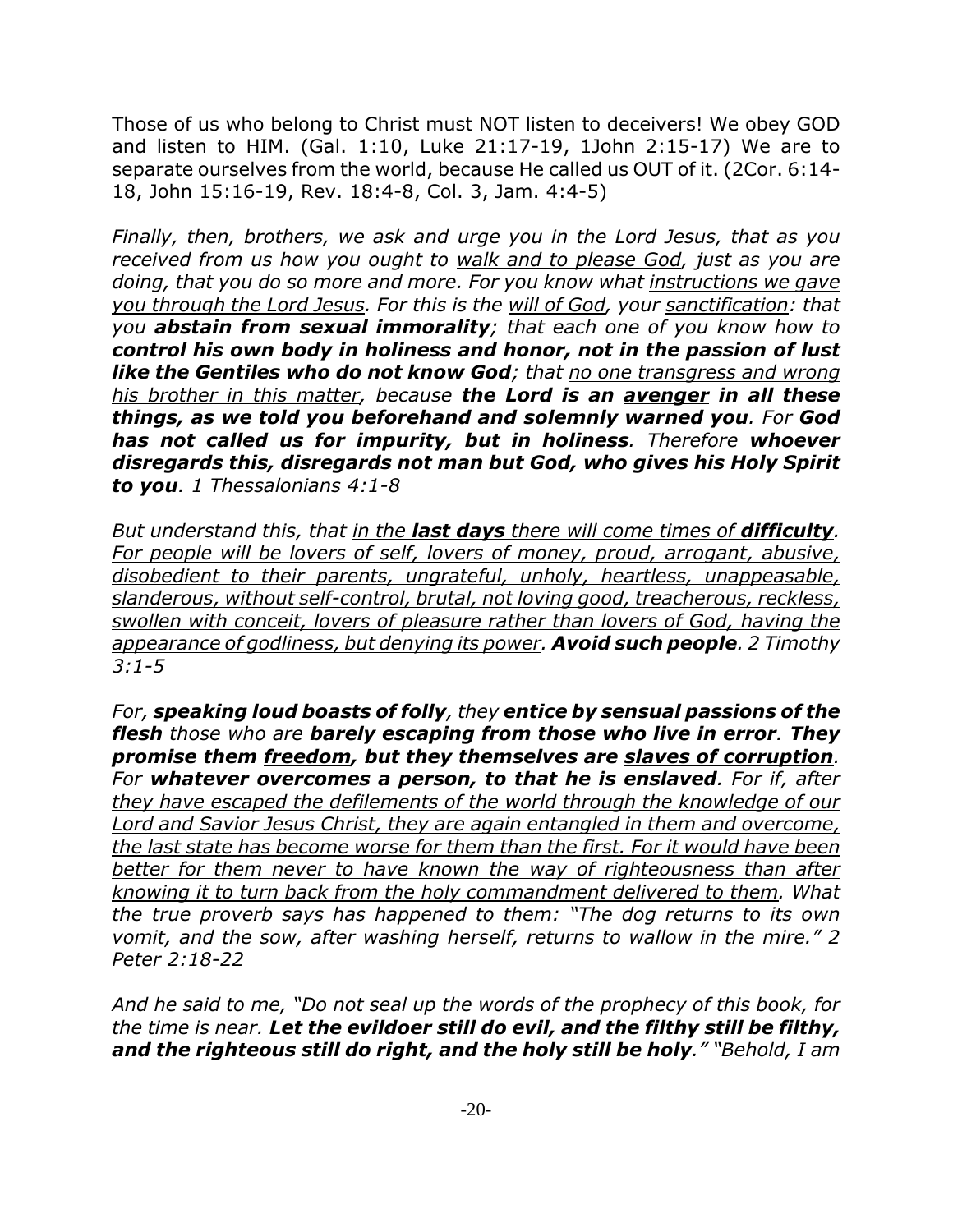*coming soon, bringing my recompense with me, to repay each one for what he has done. I am the Alpha and the Omega, the first and the last, the beginning and the end." Blessed are those who wash their robes, so that they may have the right to the tree of life and that they may enter the city by the gates. Outside are the dogs and sorcerers and the sexually immoral and murderers and idolaters, and everyone who loves and practices falsehood. "I, Jesus, have sent my angel to testify to you about these things for the churches. I am the root and the descendant of David, the bright morning star." The Spirit and the Bride say, "Come." And let the one who hears say, "Come." And let the one who is thirsty come; let the one who desires take the water of life without price. I warn everyone who hears the words of the prophecy of this book: if anyone adds to them, God will add to him the plagues described in this book, and if anyone takes away from the words of the book of this prophecy, God will take away his share in the tree of life and in the holy city, which are described in this book. He who testifies to these things says, "Surely I am coming soon." Amen. Come, Lord Jesus! The grace of the Lord Jesus be with all. Amen. Revelation 22:10-21*

Our task as believers is to continue speaking the truth in love. (Eph. 4:14-16, 1Thess. 4:8, Titus 2:15) Telling people what they want to hear makes our life in this temporary world easier, but our hope is in the NEXT world, not this one. (2Cor. 4:16-18, 2Tim. 4:3, Heb. 13:12-16, 1John 2:17) We believe what God said about the wrath coming against those who reject the truth, and we love people enough to warn them, even if it causes us to be unpopular. (Matt. 5:10- 16, Titus 2:7-8)

*"If the world hates you, know that it has hated me before it hated you. If you were of the world, the world would love you as its own; but because you are not of the world, but I chose you out of the world, therefore the world hates you. Remember the word that I said to you: 'A servant is not greater than his master.' If they persecuted me, they will also persecute you. If they kept my word, they will also keep yours. But all these things they will do to you on account of my name, because they do not know him who sent me." John 15:18-21*

*Indeed, all who desire to live a godly life in Christ Jesus will be persecuted, while evil people and impostors will go on from bad to worse, deceiving and being deceived. But as for you, continue in what you have learned and have firmly believed, knowing from whom you learned it and how from childhood you have been acquainted with the sacred writings, which are able to make you wise for salvation through faith in Christ Jesus. 2 Timothy 3:12-15*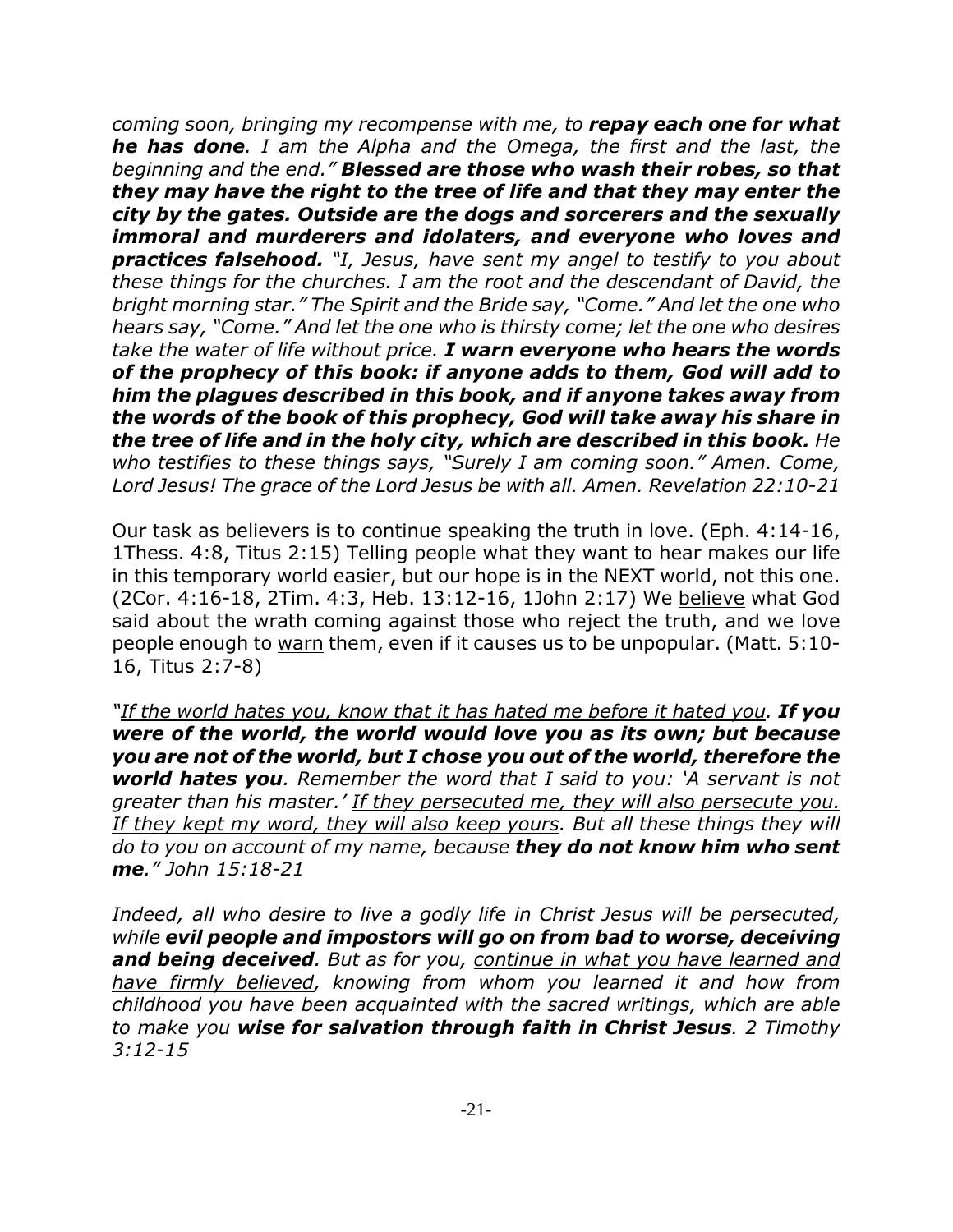*Only let your manner of life be worthy of the gospel of Christ, so that whether I come and see you or am absent, I may hear of you that you are standing firm in one spirit, with one mind striving side by side for the faith of the gospel, and not frightened in anything by your opponents. This is a clear sign to them of their destruction, but of your salvation, and that from God. For it has been granted to you that for the sake of Christ you should not only believe in him but also suffer for his sake, engaged in the same conflict that you saw I had and now hear that I still have. Philippians 1:27-30*

We know that gaining the whole world is not worth losing our soul. (Matt. 16:24-27, Mark 8:34-38) We know that the reason people behave in the ungodly ways that they do is that they DO NOT have God. We WANT them to be saved instead of perishing. (1Tim. 2:1-6, 2Pet. 3:9) We know that we shared the same fate as they do before we came to know the truth of the Gospel.

*Now this I say and testify in the Lord, that you must no longer walk as the Gentiles do, in the futility of their minds. They are darkened in their understanding, alienated from the life of God because of the ignorance that is in them, due to their hardness of heart. They have become callous and have given themselves up to sensuality, greedy to practice every kind of impurity. But that is not the way you learned Christ!—assuming that you have heard about him and were taught in him, as the truth is in Jesus, to put off your old self, which belongs to your former manner of life and is corrupt through deceitful desires, and to be renewed in the spirit of your minds, and to put on the new self, created after the likeness of God in true righteousness and holiness. Therefore, having put away falsehood, let each one of you speak the truth with his neighbor, for we are members one of another. Be angry and do not sin; do not let the sun go down on your anger, and give no opportunity to the devil. Let the thief no longer steal, but rather let him labor, doing honest work with his own hands, so that he may have something to share with anyone in need. Let no corrupting talk come out of your mouths, but only such as is good for building up, as fits the occasion, that it may give grace to those who hear. And do not grieve the Holy Spirit of God, by whom you were sealed for the day of redemption. Let all bitterness and wrath and anger and clamor and slander be put away from you, along with all malice. Be kind to one another, tenderhearted, forgiving one another, as God in Christ forgave you. Ephesians 4:17-32*

*Therefore be imitators of God, as beloved children. And walk in love, as Christ loved us and gave himself up for us, a fragrant offering and sacrifice to God. But sexual immorality and all impurity or covetousness must not even be*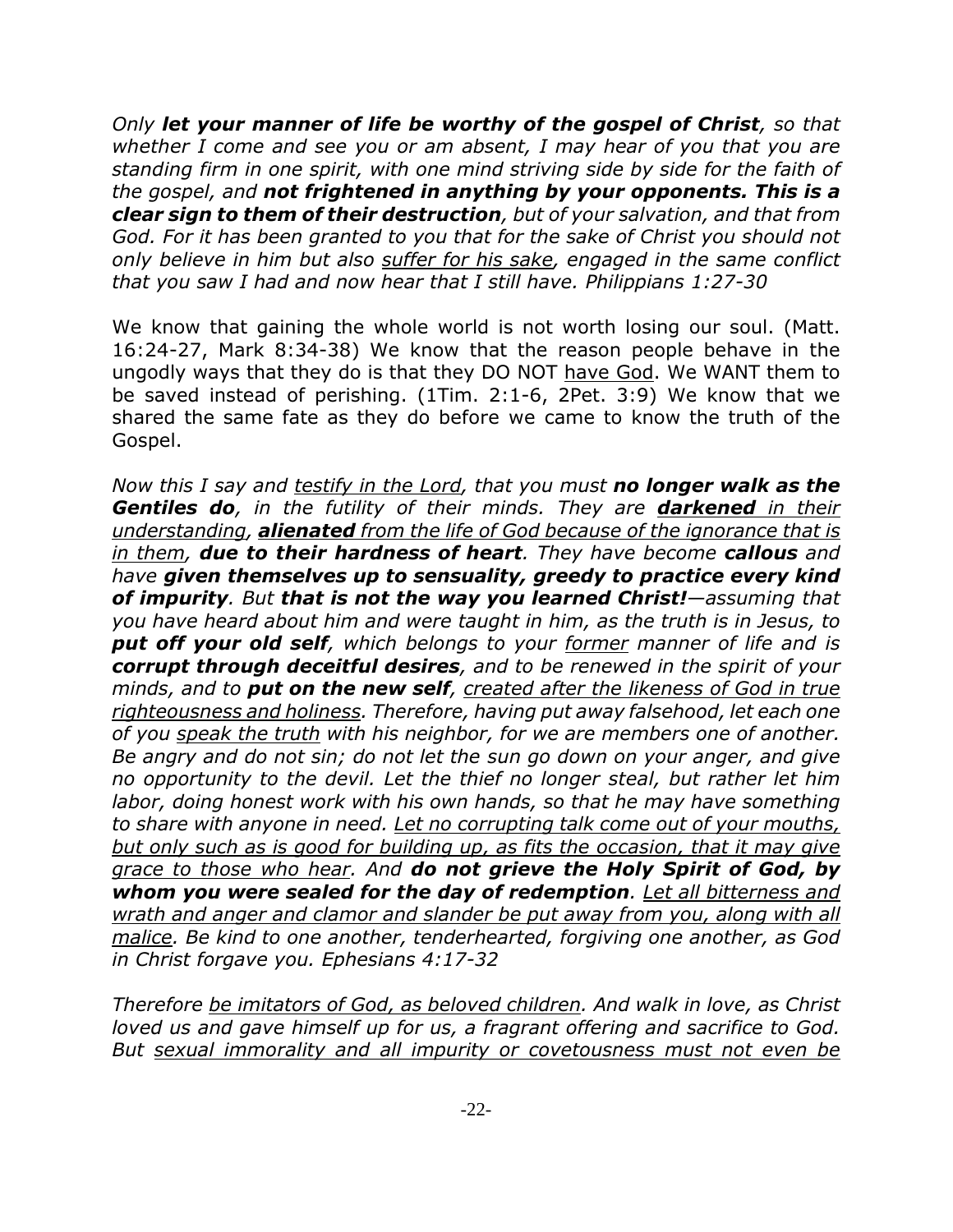*named among you, as is proper among saints. Let there be no filthiness nor foolish talk nor crude joking, which are out of place, but instead let there be thanksgiving. For you may be sure of this, that everyone who is sexually immoral or impure, or who is covetous (that is, an idolater), has no inheritance in the kingdom of Christ and God. Let no one deceive you with empty words, for because of these things the wrath of God comes upon the sons of disobedience. Therefore do not become partners with them; for at one time you were darkness, but now you are light in the Lord. Walk as children of light (for the fruit of light is found in all that is good and right and true), and try to discern what is pleasing to the Lord. Take no part in the unfruitful works of darkness, but instead expose them. For it is shameful even to speak of the things that they do in secret. But when anything is exposed by the light, it becomes visible, for anything that becomes visible is light. Therefore it says, "Awake, O sleeper, and arise from the dead, and Christ will shine on you." Look carefully then how you walk, not as unwise but as wise, making the best use of the time, because the days are evil. Therefore do not be foolish, but understand what the will of the Lord is. Ephesians 5:1-17*

*Since therefore Christ suffered in the flesh, arm yourselves with the same way of thinking, for whoever has suffered in the flesh has ceased from sin, so as to live for the rest of the time in the flesh no longer for human passions but for the will of God. For the time that is past suffices for doing what the Gentiles want to do, living in sensuality, passions, drunkenness, orgies, drinking parties, and lawless idolatry. With respect to this they are surprised when you do not join them in the same flood of debauchery, and they malign you; but they will give account to him who is ready to judge the living and the dead. 1 Peter 4:1-5*

*If you put these things before the brothers, you will be a good servant of Christ Jesus, being trained in the words of the faith and of the good doctrine that you have followed. Have nothing to do with irreverent, silly myths. Rather train yourself for godliness; for while bodily training is of some value, godliness is of value in every way, as it holds promise for the present life and also for the life to come. The saying is trustworthy and deserving of full acceptance. For to this end we toil and strive, because we have our hope set on the living God, who is the Savior of all people, especially of those who believe. Command and teach these things. Let no one despise you for your youth, but set the believers an example in speech, in conduct, in love, in faith, in purity. Until I come, devote yourself to the public reading of Scripture, to exhortation, to teaching. Do not neglect the gift you have, which was given you by prophecy when the council of elders laid their hands on you.*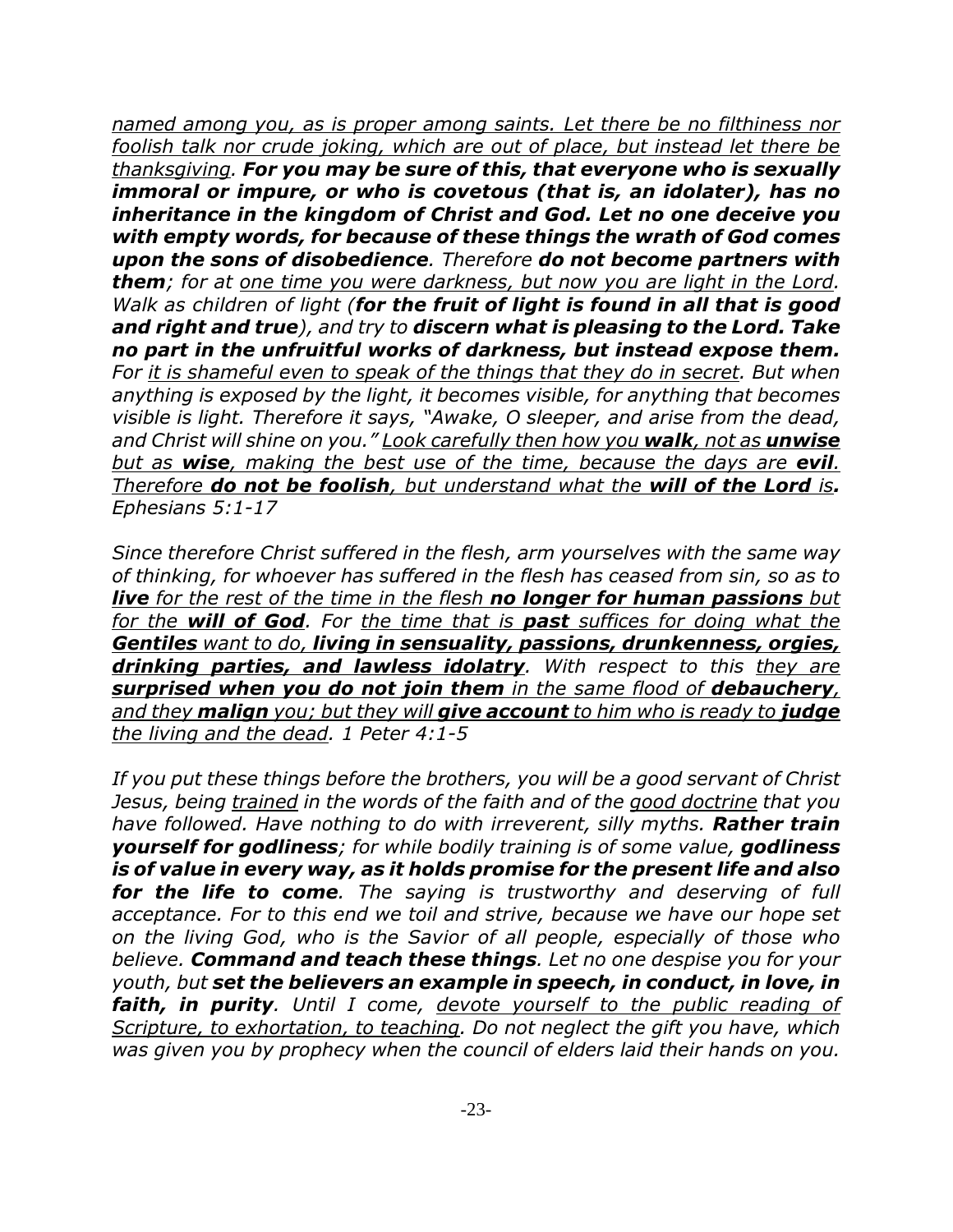Our motive is LOVE and mercy. It's better to learn the truth and have it cause us temporary pain NOW than to suffer eternal punishment. (1Cor. 5:3-5, Acts 11:15-18, Rev. 20:10-15)

*For even if I made you grieve with my letter, I do not regret it—though I did regret it, for I see that that letter grieved you, though only for a while. As it is, I rejoice, not because you were grieved, but because you were grieved into repenting. For you felt a godly grief, so that you suffered no loss through us. For godly grief produces a repentance that leads to salvation without regret, whereas worldly grief produces death. 2 Corinthians 7:8-10*

*Have nothing to do with foolish, ignorant controversies; you know that they breed quarrels. And the Lord's servant must not be quarrelsome but kind to everyone, able to teach, patiently enduring evil, correcting his opponents with gentleness. God may perhaps grant them repentance leading to a knowledge of the truth, and they may come to their senses and escape from the snare of the devil, after being captured by him to do his will. 2 Timothy 2:23-26*

*Practice these things, immerse yourself in them, so that all may see your progress. Keep a close watch on yourself and on the teaching. Persist in this, for by so doing you will save both yourself and your hearers. 1 Timothy 4:6-16*

*Remind them to be submissive to rulers and authorities, to be obedient, to be ready for every good work, to speak evil of no one, to avoid quarreling, to be gentle, and to show perfect courtesy toward all people. Titus 3:1*

*Follow the pattern of the sound words that you have heard from me, in the faith and love that are in Christ Jesus. By the Holy Spirit who dwells within us, guard the good deposit entrusted to you. 2 Timothy 1:13-14*

*The aim of our charge is love that issues from a pure heart and a good conscience and a sincere faith. 1 Timothy 1:5*

Written by Tricia Berg, (July 2018), 24 pp. inc. digital scrapbook layout If you have been blessed by this article, you are free to share but do not claim as your own or sell, and do not make modifications and attribute them to me. You can download as many free pdf devotional articles as you wish from my blog: http://layoutfortoday.blogspot.com/ (The most recent articles are at the bottom of the page after you click on the "free pdf downloads" link near the top right of the page.) You can also read this article there, where the Bible verses should pop up when you hover over the cites.